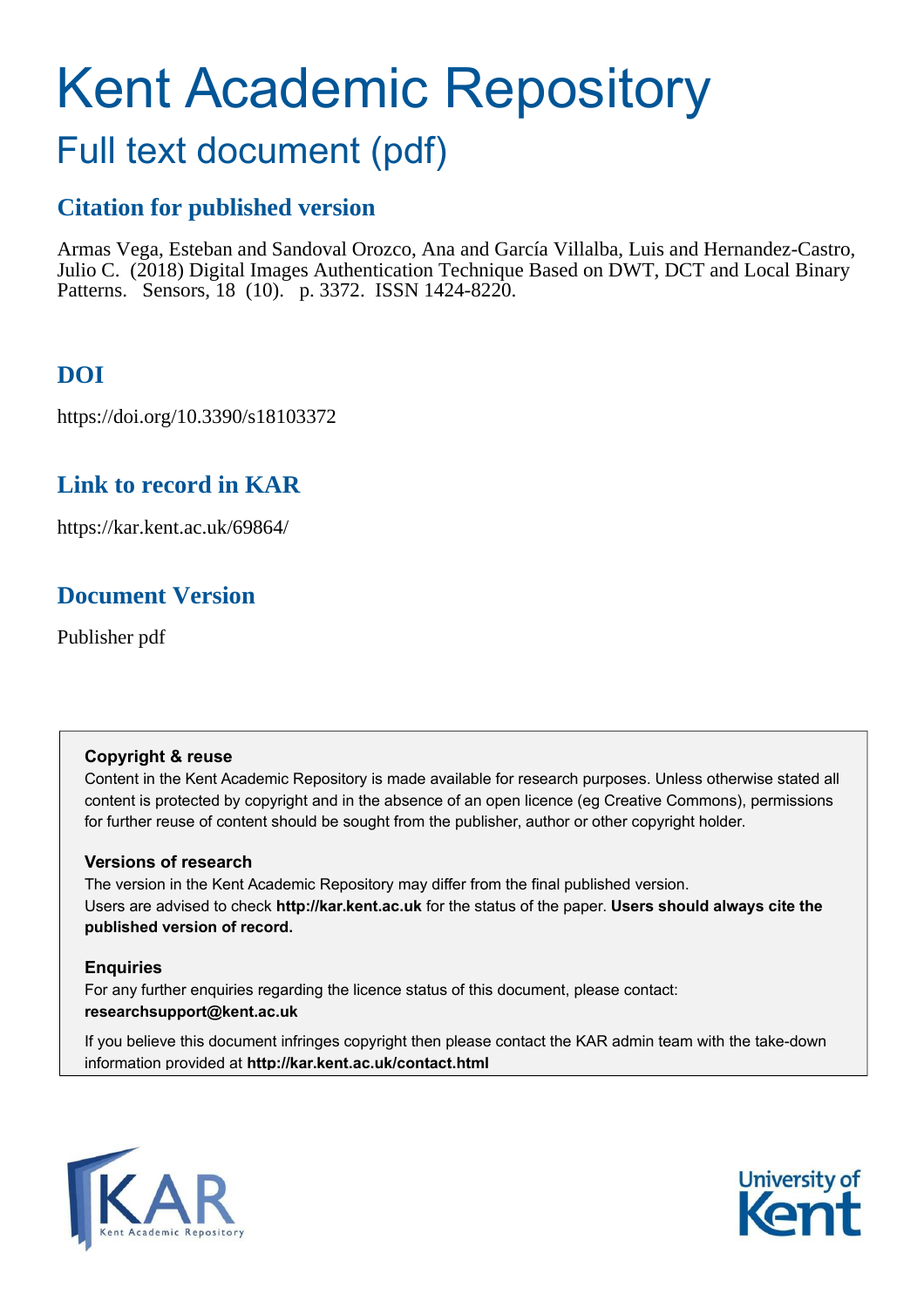



### *Article* **Digital Images Authentication Technique Based on DWT, DCT and Local Binary Patterns**

#### **Esteban Alejandro Armas Vega 1,† [,](https://orcid.org/0000-0002-9898-8912) Ana Lucila Sandoval Orozco 1,† [,](https://orcid.org/0000-0002-2846-9017) Luis Javier García Villalba 1,†,[\\*](https://orcid.org/0000-0001-7573-6272) and Julio Hernandez-Castro 2,[†](https://orcid.org/0000-0002-6432-5328)**

- <sup>1</sup> Group of Analysis, Security and Systems (GASS), Department of Software Engineering and Artificial Intelligence (DISIA), Faculty of Computer Science and Engineering, Office 431, Universidad Complutense de Madrid (UCM), Calle Profesor José García Santesmases, 9, Ciudad Universitaria, 28040 Madrid, Spain; esarmas@ucm.es (E.A.A.V.); asandoval@fdi.ucm.es (A.L.S.O.)
- <sup>2</sup> School of Computing, Office S129A, University of Kent, Cornwallis South Building, Canterbury CT2 7NF, UK; J.C.Hernandez-Castro@kent.ac.uk
- **\*** Correspondence: javiergv@fdi.ucm.es; Tel.: +34-91-394-7638
- † These authors contributed equally to this work.

Received: 19 August 2018; Accepted: 30 September 2018; Published: 9 October 2018



<span id="page-1-0"></span>**Abstract:** In the last few years, the world has witnessed a ground-breaking growth in the use of digital images and their applications in the modern society. In addition, image editing applications have downplayed the modification of digital photos and this compromises the authenticity and veracity of a digital image. These applications allow for tampering the content of the image without leaving visible traces. In addition to this, the easiness of distributing information through the Internet has caused society to accept everything it sees as true without questioning its integrity. This paper proposes a digital image authentication technique that combines the analysis of local texture patterns with the discrete wavelet transform and the discrete cosine transform to extract features from each of the blocks of an image. Subsequently, it uses a vector support machine to create a model that allows verification of the authenticity of the image. Experiments were performed with falsified images from public databases widely used in the literature that demonstrate the efficiency of the proposed method.

**Keywords:** digital images; discrete cosine transforms; forgery detection; image forensics; images splicing; local pattern binary; support vector machines; wavelet transforms

#### **1. Introduction**

In recent years, the use of mobile devices has increased considerably, becoming a tool that is part of the daily life of today's society. In 2017, a report by Cisco Systems [\[1\]](#page-15-0) shows that the mobile data traffic has multiplied by 18 in the last five years and this traffic is expected to continue increasing. This information also was confirmed in 2018 by Ericsson in its report [\[2\]](#page-15-1) in which indicates that by the year 2023 the mobile data traffic will be multiplied by 7 and almost three-quarters of the world's mobile data traffic will be used for multimedia and social media networks.

The multimedia content (images and video) are, thanks to the social media networks and instant messaging applications, most data traffic consumers. Given the powerful and omnipresent nature of digital media, specifically digital images, it is reasonable that the awareness of image forgery and its detection gain are of significant importance.

On the other hand, the continuous improvement of the cameras incorporated in mobile devices together with the evolution of the image editing tools have made it easier to manipulate an image with excellent results. To deal with this massive traffic of possible manipulated images, the forensic analysis area investigates new manipulation detection techniques to evaluate the integrity of an image.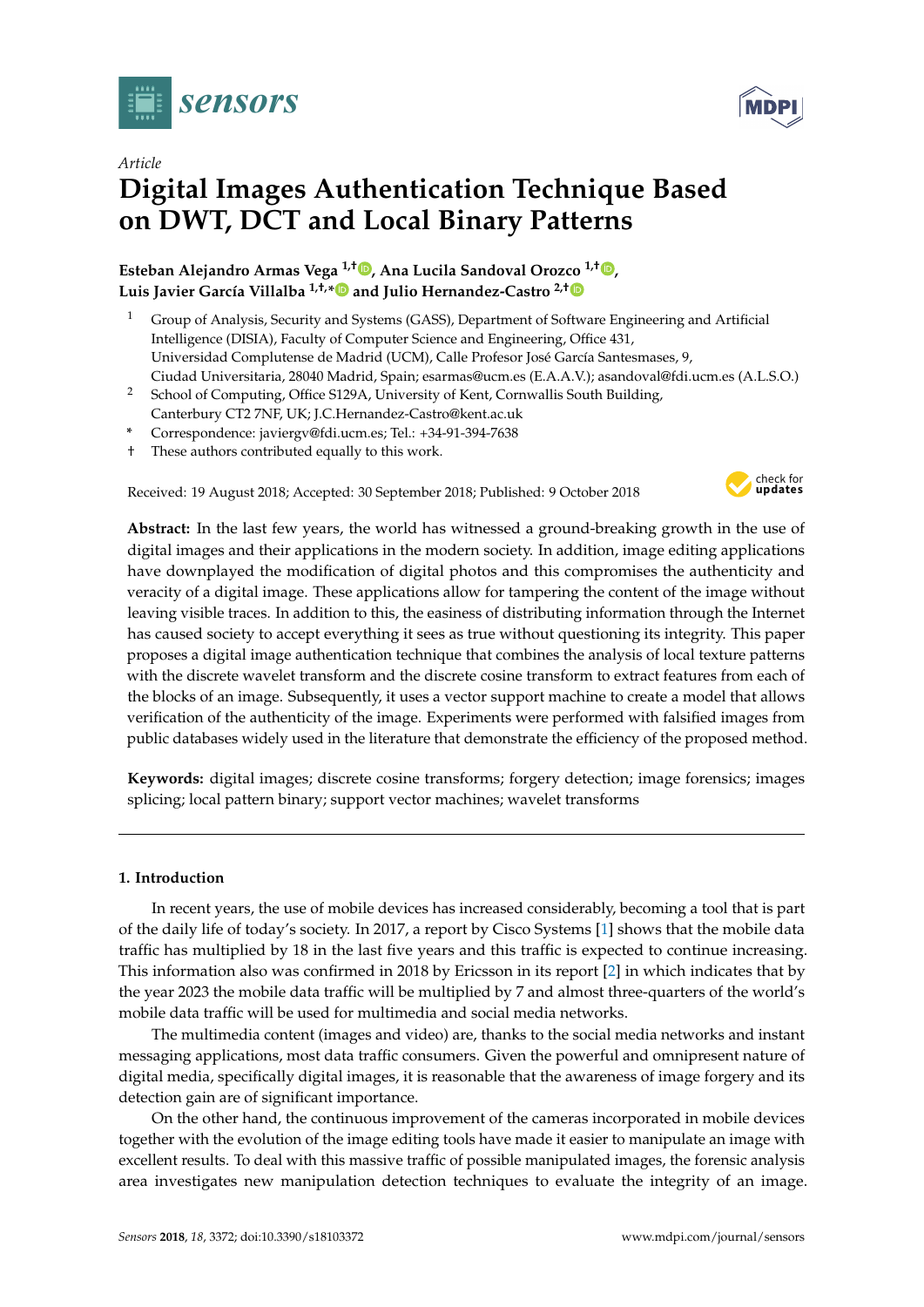Manipulated images have been around for decades and are present in many sectors (politics, cinema, press, judicial branch, etc.). Detect manipulated digital images are of great importance in many areas and with different objectives. As it is the case in the legal sector, where the images or videos can suppose evidence of great value for the resolution of the lawsuit. An example of this was the arrest of a driver who was driving his car at more than 200 Km/h and the evidence was the video recorded by a pedestrian, where the driver was shown circulating at that speed and immediately was reported him to the police [\[3\]](#page-16-0). However, in order for an image to be used as valid evidence in a trial, its integrity must be assured and demonstrated that it has not been manipulated. In order to carry out this type of authentication, it is necessary to make use of robust manipulation identification techniques that can assure with high security that the image is original. For all of the above, it is necessary to study and develop forensic techniques to identify any amount of manipulated images that can be found in these days.

The rest of the work is organised as follows: Section [2](#page-1-0) details the types of techniques and tools used in the manipulation of digital images. Section [3](#page-4-0) describes the main techniques of manipulated image detection, highlighting the most relevant passive approach techniques in the literature. The details of the proposed detection technique are presented in Section [4.](#page-7-0) Section [5](#page-11-0) analyses the results of the experiments carried out and, finally, the conclusions of the work are included in Section [6.](#page-14-0)

#### **2. Related Work**

There are several forensic approaches to image manipulation detection and, commonly, these approaches could be divided into: intrusive or active and non-intrusive or passive approaches [\[4\]](#page-16-1).

- **Active Approach**: This approach analyzes the watermarks or signals left by a device when generating a digital image. Authenticity is checked by detecting changes in these watermarks. The biggest drawback of this type of approach is that many cameras don't have the capacity to incorporate these types of marks or signatures, so their scope is limited.
- **Passive Approach**: This approach analyzes the content and characteristics of the digital image. Moreover, this approach can be classified as learning-based methods and block-based methods.
	- **Learning-based Methods**: These methods have the ability to detect any type of forgery, determine whether an image has been manipulated or not based on a previous training. In social media networks where it is sufficient to verify if an image is original or manipulated, learning-based methods are used due to its great capacity to classify large datasets at a reduced cost of time and resources.
	- **Block-based Methods**: These methods detect falsification by locating the regions that have been adulterated (e.g., copy/paste forgery). Block-based methods are useful for presenting evidence in courtrooms or insurance claims. Their biggest disadvantage is the consumption of time and resources, which makes them unsuitable for applications such as social networks, where a large amount of images is shared every day.

The passive approach has an ubiquitous scope than the active approach since it does not need prior information about the images. The most relevant passive approach proposals are presented below.

In [\[5\]](#page-16-2), Kee et al. proposed an algorithm designed to predict the presence of retouching in magazine cover images. The dataset of 468 photos (original and retouched) was evaluated with values between 1 (very similar) and 5 (very different) depending on the amount of image alteration. The geometrical and photometric modifications of each original and retouched photo were calculated and, later, eight summary statistics were extracted that incorporate the degree of photographic retouching to calculate the correlation with the evaluation of each photo. A Support Vector Machine (SVM) algorithm was used to determine the degree of modification of the image. The maximum precision obtained with the experiments was 98.75%.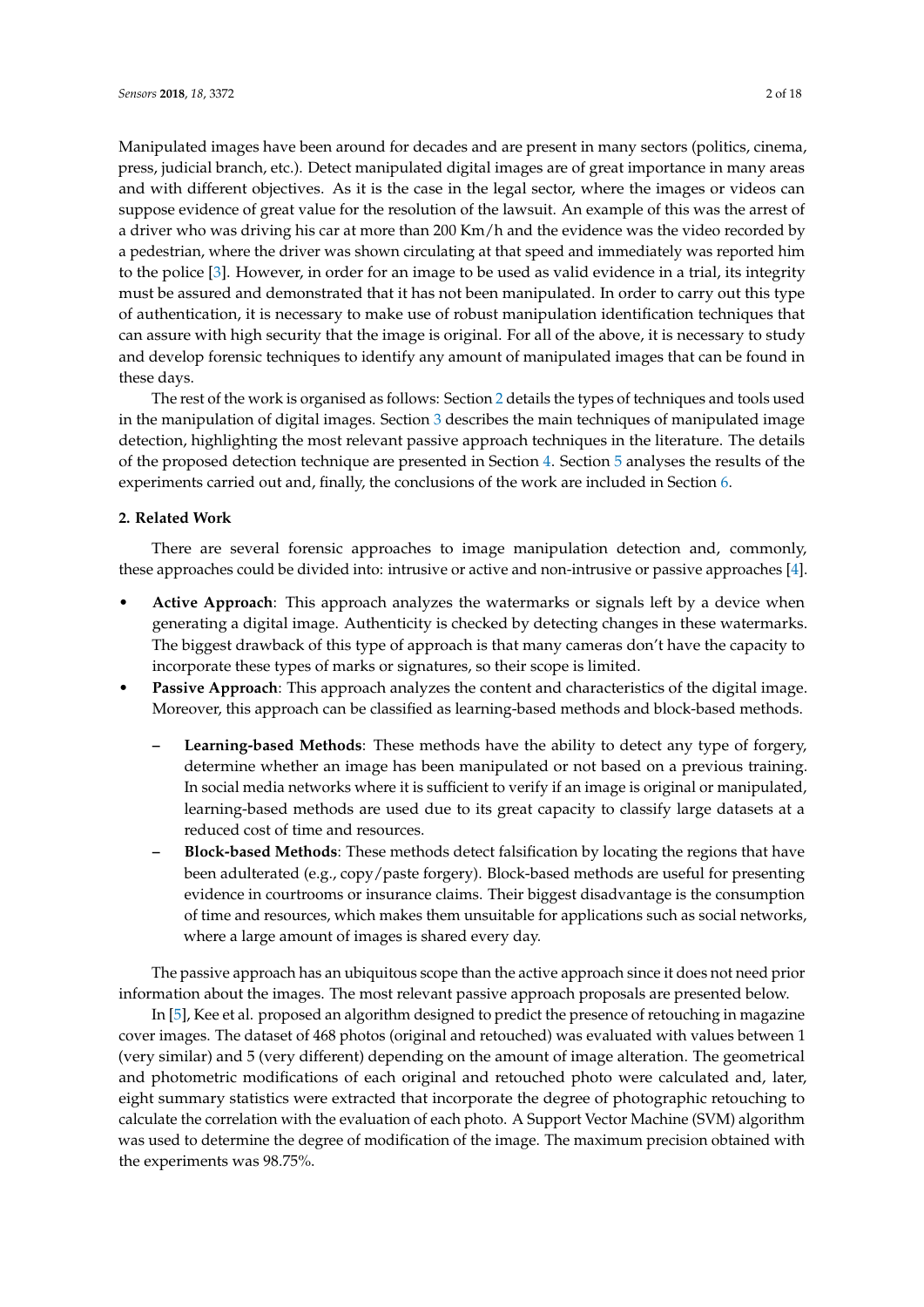The detection of retouching in images can also be applied to social media networks. In these applications, most user profile images show mainly its face and some of these users apply retouching techniques to prevent their identification, showing a face that does not correspond to its own. This is another reason to develop strong algorithms that allow for determining a possible manipulation in any part of the image, despite how small it may be.

The algorithm proposed by Bharati et al. in [\[6\]](#page-16-3) uses a neural network to extract features and SVM to classify the images in an *unretouched* or *retouched* class. In the experiments, the used dataset was "*ND-IIITD Retouched Faces*" which contain 325 retouched faces. The obtained results show an 87% of success.

An important problem related to facial images is virtual makeup. This specific type of retouching generates a simulation of real make-up on one face, which can hinder the process of facial identification of a person. For the automatic detection of makeup, several methods have been proposed.

In [\[7\]](#page-16-4), Chen et al. propose the extraction of the characteristics of color, shape, and texture of three predefined facial regions of the image. In the experiments, the datasets YMU and MIW [\[8\]](#page-16-5) were used to train and predict, respectively, a system SVM with Radial Basis Function (RBF) kernel to classify them. The precision obtained was 93%. Later, in [\[9\]](#page-16-6), Kose et al. proposed a more precise algorithm for the detection of makeup in the same datasets using texture and shape characteristics. The proposed technique extracts a feature vector that captures the shape and texture characteristics of the face used as input to the algorithm. The accuracy was increased to 98.5% using an SVM classifier.

The forgery of splicing of images is common and relatively easy to perform. In the current digital age, this kind of manipulation can be executed without leaving visible traces and the post-processing tasks make it more difficult to detect. In summary, splice detection can be considered as a problem of detecting a weak signal (splicing artifact) at the bottom of a strong signal (image content).

The splice detection method proposed in [\[10\]](#page-16-7) by Shi et al. models the manipulation changes using statistical characteristics extracted from 2D matrices generated by applying multi-size block discrete cosine transform (MBDCT). In the experiments, a 91.40% accuracy was obtained on the dataset "*Columbia*" [\[11\]](#page-16-8) using SVM.

In [\[12\]](#page-16-9) the authors Z. Zhang et al. represent alteration changes using characteristics extracted from 2D matrices generated when applying MBDCT and image quality metrics (IQM) and also using SVM. The "*Columbia*" dataset is used and it obtains a precision of 87.10%.

In [\[13\]](#page-16-10), the authors Y. Zhang et al. apply local binary pattern (LBP) to extract 2D arrays of image features after the application of multi-size block discrete cosine transform (MBDCT), the main component analysis; PCA was also used to reduce the dimensionality. Finally, with the use of a support vector machine (SVM), the classification was made. After all this, the results obtained were of a precision of 89.93 % using "*Columbia* " dataset.

Wang et al. in [\[14\]](#page-16-11) propose a method to detect splicing image forgery based on modeling edge information. The edge information is extracted from the chromatic component using a finite-state Markov chain and SVM as a classifier. The results of the experiments carried out obtained an accuracy of 95.6 % with the dataset "*CASIA TIDE v2.0*" [\[15\]](#page-16-12).

In [\[16\]](#page-16-13), Zhao et al. explored the effect of different color models on the detection of splicing forgery. In this work, a comparison of the chromatic models is made against the commonly used Red, Green, Blue (RGB) and luminance models. Four gray level Run-Length Run-Number (RLRN) vectors with different directions extracted from correlated chrominance channels are used as characteristics for the detection of splicing in images. Finally, a support vector machine SVM is used as a classifying algorithm. This research revealed that chrominance channels are more effective in detecting counterfeits. The dataset used in the experiments was "*CASIA TIDE v1.0*" and "*Columbia*" with an accuracy result of 94.7%.

The authors Xia et al. in [\[17\]](#page-16-14), present a method to detect falsification in fingerprints images, the method that uses discrete wavelet transform (DWT), employed with local binary patterns (LBP), manages to obtain an accuracy of 92%. Different images of fingerprints obtained by different types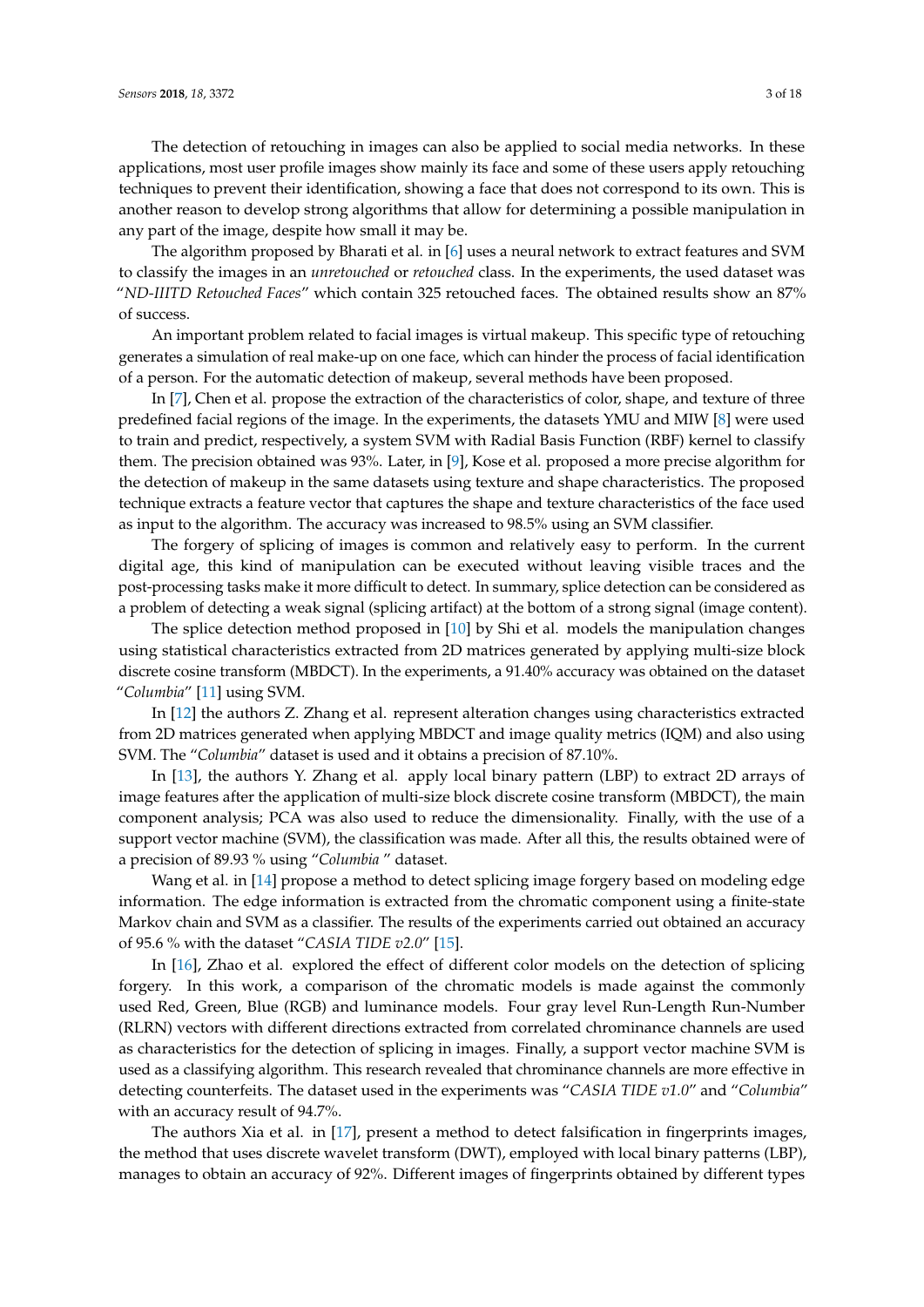of scanners were used for the experiments. All of these images were obtained from the dataset "*LivDet*" [\[18\]](#page-16-15) and a support vector machine (SVM) was used for its classification. The contribution of this study has also been of great importance for the present research in the process of combining DWT with LBP to develop the splice identification algorithm.

In [\[19\]](#page-16-16), Alahmadi et al. proposed a novel passive splicing image forgery detection scheme based on Local Binary Pattern (LBP) and Discrete Cosine Transform (DCT). First, the chrominance component of the input image is divided into overlapping blocks. Then, for each block, LBP is calculated and transformed into the frequency domain using 2D DCT. Finally, standard deviations are calculated of respective frequency coefficients of all blocks and they are used as features. For classification, a support vector machine (SVM) is used. The authors used well-known image datasets, such as Columbia, Casia v1 and v2, to benchmark their scheme. Their best results are between 96.6 and 97.5% of accuracy.

In a similar work, Ref. [\[20\]](#page-16-17) from Alahmadi et al. proposed a novel passive image forgery detection method, based on local binary pattern (LBP) and discrete cosine transform (DCT) to detect copy–move and splicing forgeries. The schema basically extracts features, from the chrominance components of the input image, by applying 2D DCT in LBP space. For classification, a support vector machine (SVM) is used. The authors used a well-known image dataset, such as Columbia, Casia v1 and v2, to benchmark their scheme. In addition, their results are presented by distinguishing accuracy obtained on each chrominance channel, such as Cr, Cb, and CrCb. Their best results to detect the Splicing forgery inside the Casia v1 dataset are using both channels Cr and Cb with 97.5% accuracy. With the same dataset, but to detect copy-move forgery, the best results are obtained by using the Cr channel with 96.63% of accuracy. The best detection performance obtained using Casia v2 and Columbia dataset were: 97.7% with the Cr channel on Columbia dataset and 97.5% on Casia v2 using Cr and Cb channels.

<span id="page-4-1"></span>Fridrich et al. in [\[21\]](#page-16-18) proposed the first method based on the discrete cosine transform (DCT) to identify copy-paste falsification in 2003. In this work, the image is divided into overlapping blocks of  $16 \times 16$ , and DCT coefficients are used to extract characteristics from these blocks. After this, the DCT coefficients of the blocks are classified lexicographically. After the lexicographical classification, comparable squares are distinguished and the duplicated regions are found. In this work, robust retouching operations are performed on the image, but no other intensity test is carried out.

In 2004, Popescu et al. [\[22\]](#page-16-19) proposed a method to identify duplicate regions of images. This method applies PCA instead of DCT coefficients, and calculates the values *Eigen* and the eigenvectors of each block of the image. Duplicate regions are automatically detected by lexicographic classification. This algorithm is an efficient and robust technique for detecting image forgery, even if the image is compressed or has a lot of noise.

Amerini et al. [\[23\]](#page-16-20) present a technique based on the scale-invariant feature transform (SIFT) that can detect copied and pasted regions. This algorithm is also capable of detecting which geometric transformation was applied. Because the copied part looks basically the same as the original, the key points extracted in the duplicated region will be quite similar to those in the original region. The method is effective in compressed images with a low-quality factor. Forensic techniques that make use of fingerprint or sensor noise are essential to determine the origin, veracity, and nature of the data. However, they can also be used to carry out other multimedia research functions. For example, determine if one image is a copy of another by looking for matches in the digital strike of both images. Techniques based on sensor noise are mainly divided into two categories: pixel defects and sensor pattern noise (SPN). The first technique studies the defects produced in pixels, such as hot or dead pixels, row or column defects and group defects.

<span id="page-4-0"></span>In [\[24\]](#page-16-21), Luka et al. propose a method based on pixels non-uniformity (PNU), which is a great source for obtaining noise patterns. This method allows for the identification of sensors and, therefore, the camera that originated the image. Experiments were carried out with approximately 320 images taken with nine digital cameras to estimate the success rates. It is observed that the proposed method was successful in distinguishing between two cameras of the same make and model. However, the results obtained for cropped images or of different sizes were not satisfactory.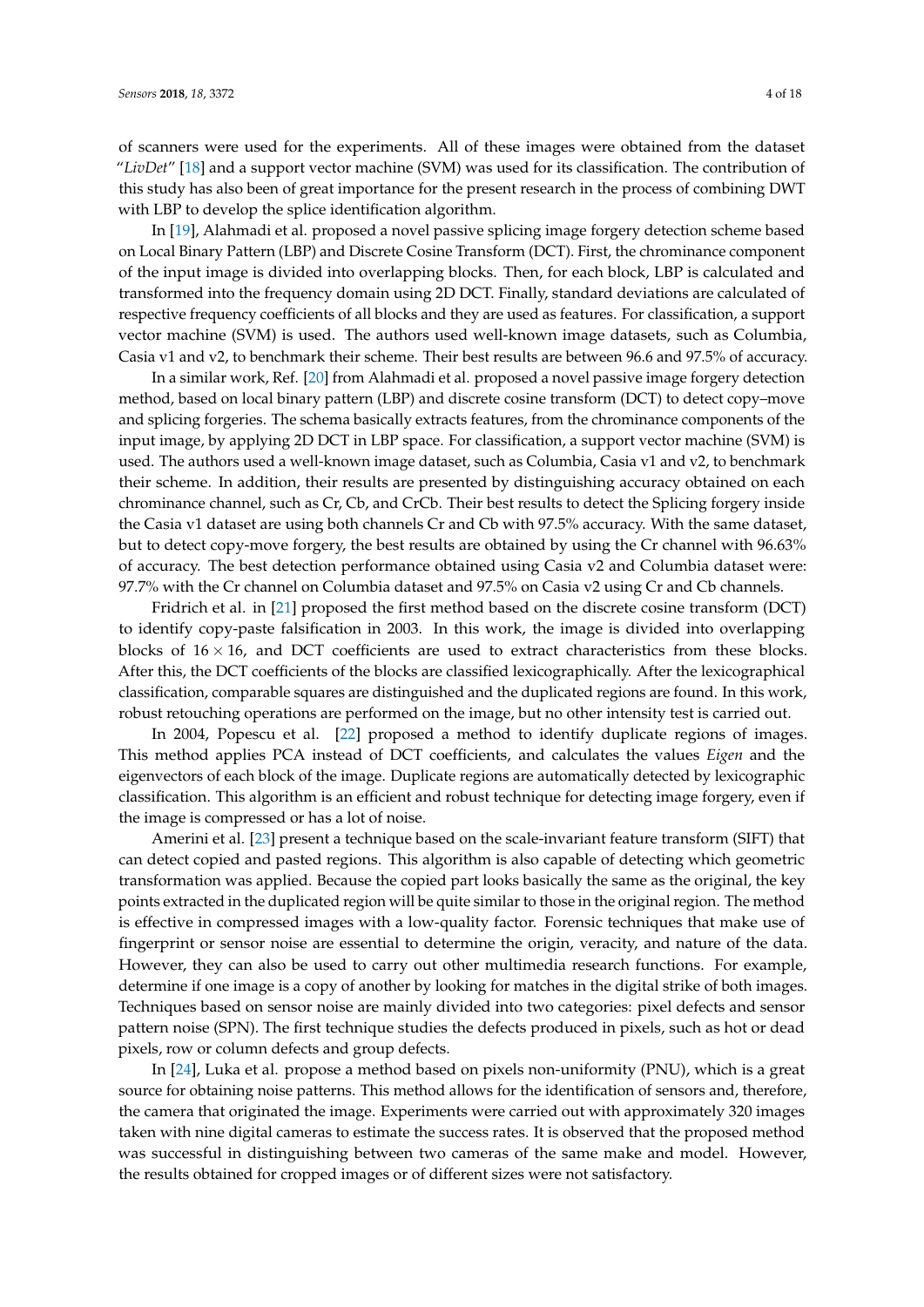In [\[25\]](#page-16-22), Sandoval Orozco et al. propose the mixture of two techniques (wavelet transforms combined with sensor imperfections) to obtain a better identification of sources of acquisition of images of mobile devices. The results show that sensor imperfections and wavelet transforms can jointly serve as good forensic features to help track the source camera of images produced by mobile phones. In addition, this model also allows for determining with great precision the brand and model of the device.

<span id="page-5-0"></span>In [\[26\]](#page-17-0), the authors did a comparative study to examine the effect of two state-of-the-art best texture descriptors, Multiscale Local Binary Pattern (Multi-LBP) and Multiscale Weber Law Descriptor (Multi-WLD). In its work, once the multiscale texture descriptors are extracted, from the chrominance components of the image, are passed to the Support Vector Machine (SVM) in order to identify either authentic or forged images. The performance comparison reveals that Multi-WLD performs better than Multi-LBP in detecting copy-move and splicing forgeries. Multi-WLD also outperforms state-of-the-art passive forgery detection techniques. To perform this comparison, the authors used a Casia Tide v1 dataset. The results showed a better accuracy to detect splicing and copy-move forgery by combining features extracted from the Cr and Cb channels. The best results obtained in this work showed a 94.29% accuracy to detect splicing forgery and 90,97% of accuracy to detect copy-move forgery.

Table [1](#page-4-1) presents a summary of the detection techniques studied by comparing their results in terms of accuracy.

| Approach                                                                                                                                                                                                                                                                                                                                                                                                                                                                                               | <b>Extracted</b><br><b>Features</b>          | Classification<br>Method | <b>Dataset</b>              | Accuracy     |
|--------------------------------------------------------------------------------------------------------------------------------------------------------------------------------------------------------------------------------------------------------------------------------------------------------------------------------------------------------------------------------------------------------------------------------------------------------------------------------------------------------|----------------------------------------------|--------------------------|-----------------------------|--------------|
| $[5]$                                                                                                                                                                                                                                                                                                                                                                                                                                                                                                  | Modelling<br>geometric changes               | <b>SVM</b>               | Web Sites                   | 98.75%       |
| [6]                                                                                                                                                                                                                                                                                                                                                                                                                                                                                                    | Facial features                              | Neural Network and SVM   | ND-IIITD<br>retouched faces | 87%          |
| $[7] \centering% \includegraphics[width=1\textwidth]{images/TransY.pdf} \caption{The first two different values of $d=3$ and $d=4$ (left) and $d=5$ (right) and $d=6$ (right) and $d=6$ (right) and $d=6$ (right) and $d=6$ (right) and $d=6$ (right) and $d=6$ (right) and $d=6$ (right) and $d=6$ (right) and $d=6$ (right) and $d=6$ (right) and $d=6$ (right) and $d=6$ (right) and $d=6$ (right) and $d=6$ (right) and $d=6$ (right) and $d=6$ (right) and $d=6$ (right) and $d=6$ (right) and $$ | Facial features                              | <b>SVM</b>               | YMU, MIW                    | 93%          |
| [9]                                                                                                                                                                                                                                                                                                                                                                                                                                                                                                    | <b>Facial features</b>                       | <b>SVM</b>               | YMU, MIW                    | 98.5%        |
| $[10]$                                                                                                                                                                                                                                                                                                                                                                                                                                                                                                 | <b>MBDCT</b>                                 | <b>SVM</b>               | Columbia                    | 91.40%       |
| $[12]$                                                                                                                                                                                                                                                                                                                                                                                                                                                                                                 | MBDCT, IQM                                   | <b>SVM</b>               | Columbia                    | 87.10%       |
| $[13]$                                                                                                                                                                                                                                                                                                                                                                                                                                                                                                 | LBP, MBDCT, PCA                              | <b>SVM</b>               | Columbia                    | 89.93%       |
| [14]                                                                                                                                                                                                                                                                                                                                                                                                                                                                                                   | Chromatic Channels,<br>Markov chain          | <b>SVM</b>               | CASIAv2.0                   | $95.6\%$     |
| $[16]$                                                                                                                                                                                                                                                                                                                                                                                                                                                                                                 | Chrominance channels,<br><b>RLRN</b> vectors | <b>SVM</b>               | CASIAv1.0                   | 94.7%        |
| $[17]$                                                                                                                                                                                                                                                                                                                                                                                                                                                                                                 | LBP, DWT                                     | <b>SVM</b>               | LiveSet                     | 92%          |
| $[20]$                                                                                                                                                                                                                                                                                                                                                                                                                                                                                                 | LBP, DCT                                     | <b>SVM</b>               | CASIAv2.0                   | 97.50-97.77% |

#### **Table 1.** Main aspects of related previous works.

#### <span id="page-5-1"></span>**3. Digital Image Forgery**

Among the types of image tampering, the following stand out: retouching, copy-paste, image splicing and digital fingerprint forgery.

#### *3.1. Retouching*

Image retouching is based on applying a series of filters on the original image to enhance it according to pre-defined objectives while maintaining its similar characteristics. It involves the selection of the region to be retouched and the filters to be applied to produce the most visually pleasing image [\[27\]](#page-17-1). This manipulation technique is commonly used in advertising, films and media [\[5\]](#page-16-2).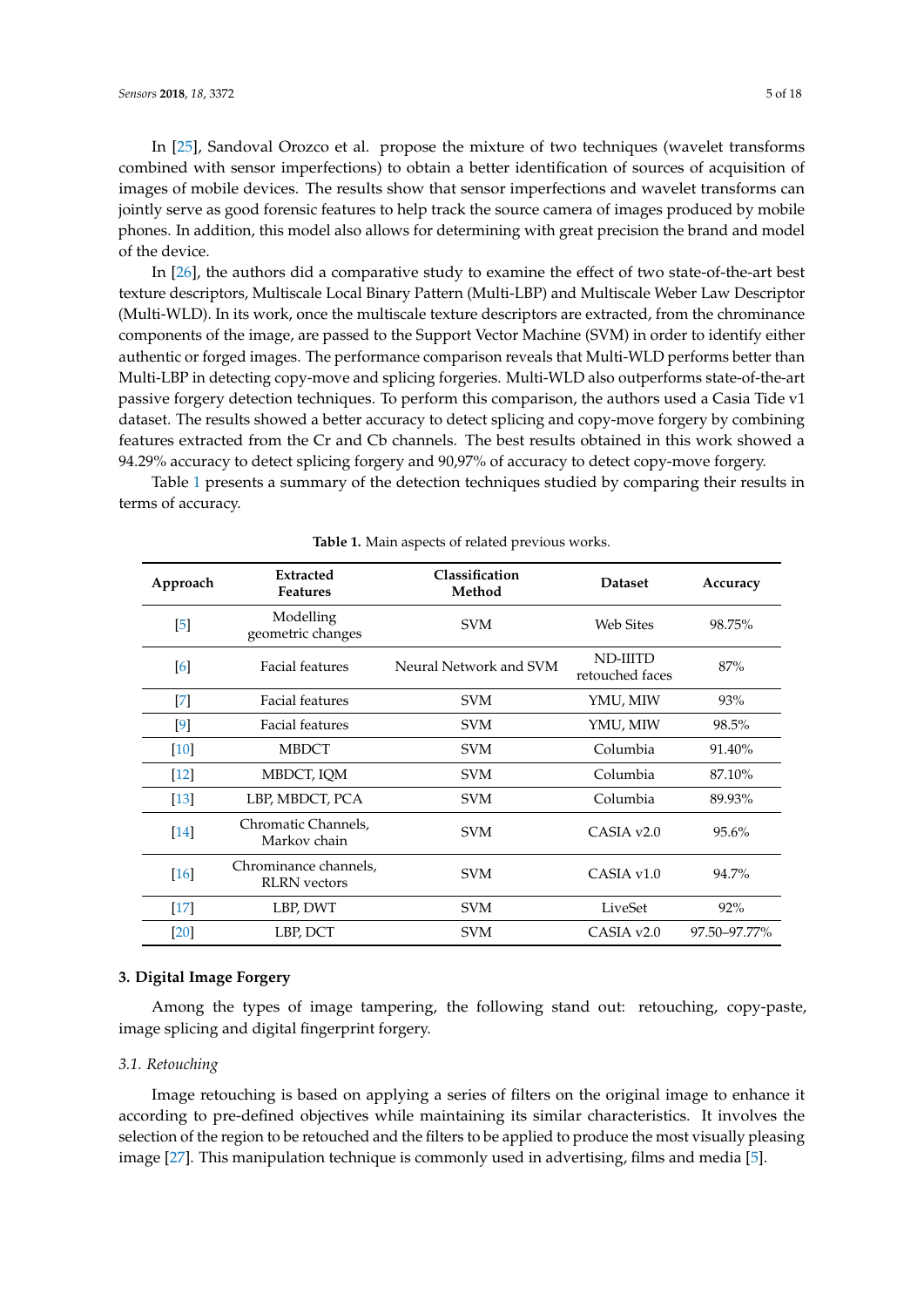For example, fashion magazines' covers and advertisements usually go through some level of retouch to camouflage imperfections and thus increase the level of beauty in the photographs. Figure [1](#page-5-0) shows the original Figure [1b](#page-5-0) and retouched Figure [1a](#page-5-0) images of a magazine cover called *Nitro*. It shows an example of photo retouching in which the model appearance was digitally altered.

<span id="page-6-0"></span>

(**a**) *Manipulated Image* (**b**) *Original Image*



#### *3.2. Copy-Paste*

The copy-paste technique involves copying a region in an image and pasting it over another region from the same image to conceal the image content or duplicate image regions. It can also include additional post-processing techniques such as scaling, rotating and another filters' application. These extra procedures make the manipulation detection process more expensive. The purpose of this concealment is to hide an undesired object or increase the number of objects present in the image [\[28](#page-17-2)[,29\]](#page-17-3). An example of this technique is shown in Figure [2a](#page-5-1). The first image Figure [2a](#page-5-1) shows a historical photo that took place on Iran in 2008 and it depicts the successful launch of four missiles as published by Iran's news agency (Sepah News). The original photo that was subsequently published shows that there were only three missiles launched Figure [2b](#page-5-1). The modified image also shows the application of post-processing techniques on the smoke expelled by the missile to camouflage the manipulation.



(**a**) *Manipulated Image* (**b**) *Original Image*

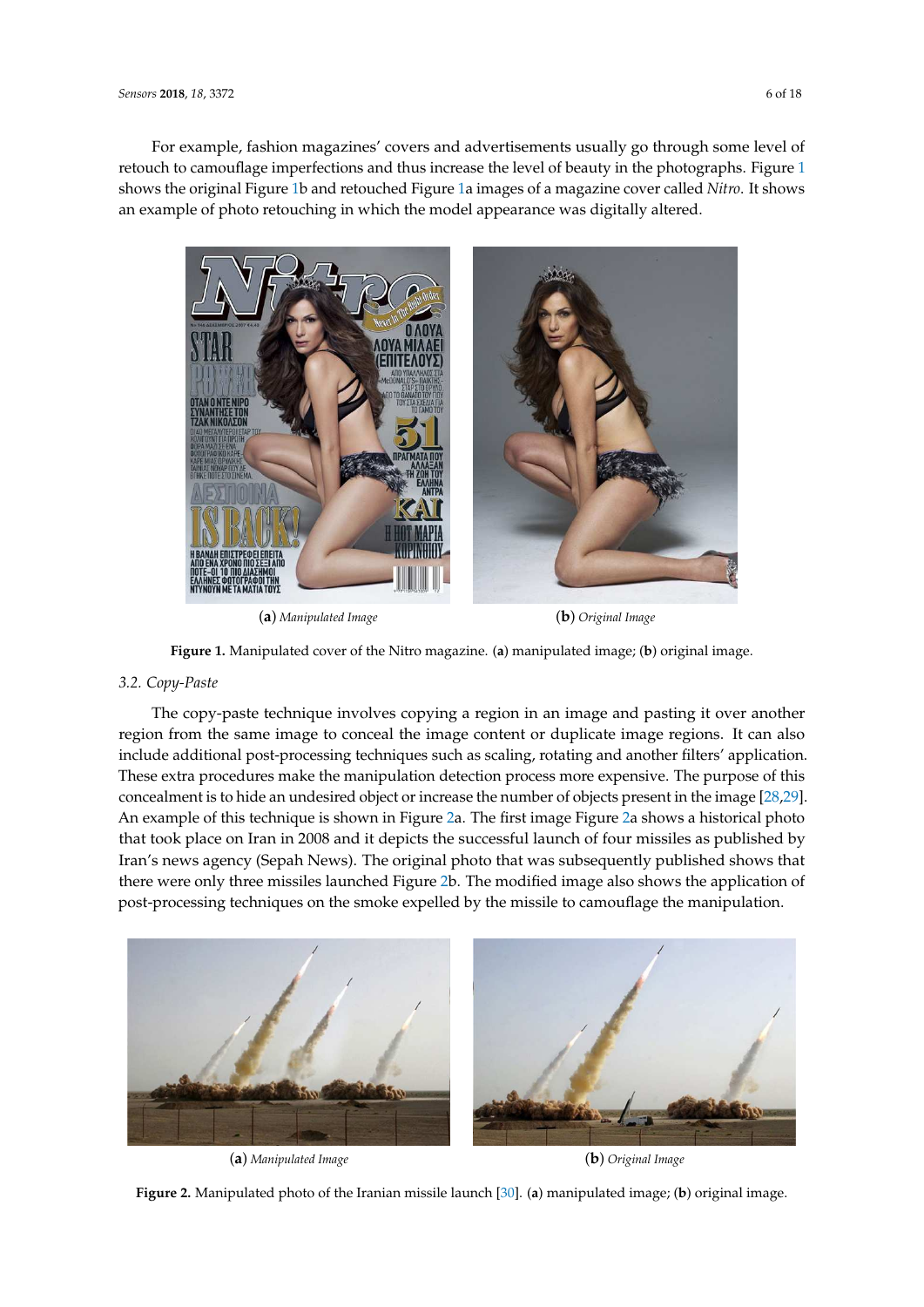#### <span id="page-7-0"></span>*3.3. Image Splicing*

Image splicing is the process of copying the region of certain image and pasting it into a different image. This technique is widely used in photomontages where two or more images are combined to give the feeling of being one image. Detection of image splicing is a complex task compared to the previous manipulation techniques due to it not being possible to look for duplicate regions since the manipulated region comes from a different image [\[31\]](#page-17-5). Figure [3](#page-6-0) shows an example of the splicing technique and the two original images used in this process. From the first original image, Figure [3b](#page-6-0), the temple sign was cropped and placed in the second original image, Figure [3b](#page-6-0), to create the final result Figure [3a](#page-6-0).



(**a**) *Manipulated Image* (**b**) *Original Images*

**Figure 3.** Manipulated Image [\[30\]](#page-17-4). (**a**) manipulated image; (**b**) original image.

#### *3.4. Digital Fingerprint Forgery*

These techniques do not involve the image alteration itself, but the modification of the associated information (digital fingerprint) that comes from the sensor that captured the image. There are several sources of imperfections and noise introduced during the image acquisition process. Even when a uniform and fully lighted photograph is taken, small changes in intensity between individual pixels can be observed. This happens mainly for two reasons; first, there are random components such as readout noise or shot noise [\[32,](#page-17-6)[33\]](#page-17-7) and second due to pattern noise, which is a deterministic component of the sensor and it stays approximately the same if several photos of the same scene are taken. This pattern is useful to detect the source of origin of an image since each device will have a specific noise pattern [\[34,](#page-17-8)[35\]](#page-17-9).

These techniques can be divided into two types according to the objectives they pursue [\[35\]](#page-17-9):

- <span id="page-7-1"></span>• **Image anonymizing**: It refers to the destruction of image identity through the elimination of sensor noise. Image identity stands for the sensor characteristics imprinted within the image and it is of great importance because it can relate the image with the device that took the image, thus enabling identifying the owner of the device. There are several methods to remove sensor noise that goes from simple operations such as subtraction of wavelet domain characteristics to more reliable techniques such as flat fielding. Flat fielding is based on the main components of sensor noise: the fixed pattern noise (FPN) and the photo response non uniformity (PRNU). This technique allows for removing the PRNU of the image, so that the resulting image is of anonymous origin.
- **Image identity forgery**: it implies the injection of sensor noise from a different camera in an image. By modifying the source of the image, it is possible to change the real information about the model and brand of the device that produced the digital image. A widely used method to achieve identity forgery is the inverse flat fielding equation [\[35\]](#page-17-9). This technique requires the extraction of the PRNU and the replacement with the PRNU of a different image. Most of the anti-forensic techniques for source of origin identification use image identity to detect the mentioned forgery techniques.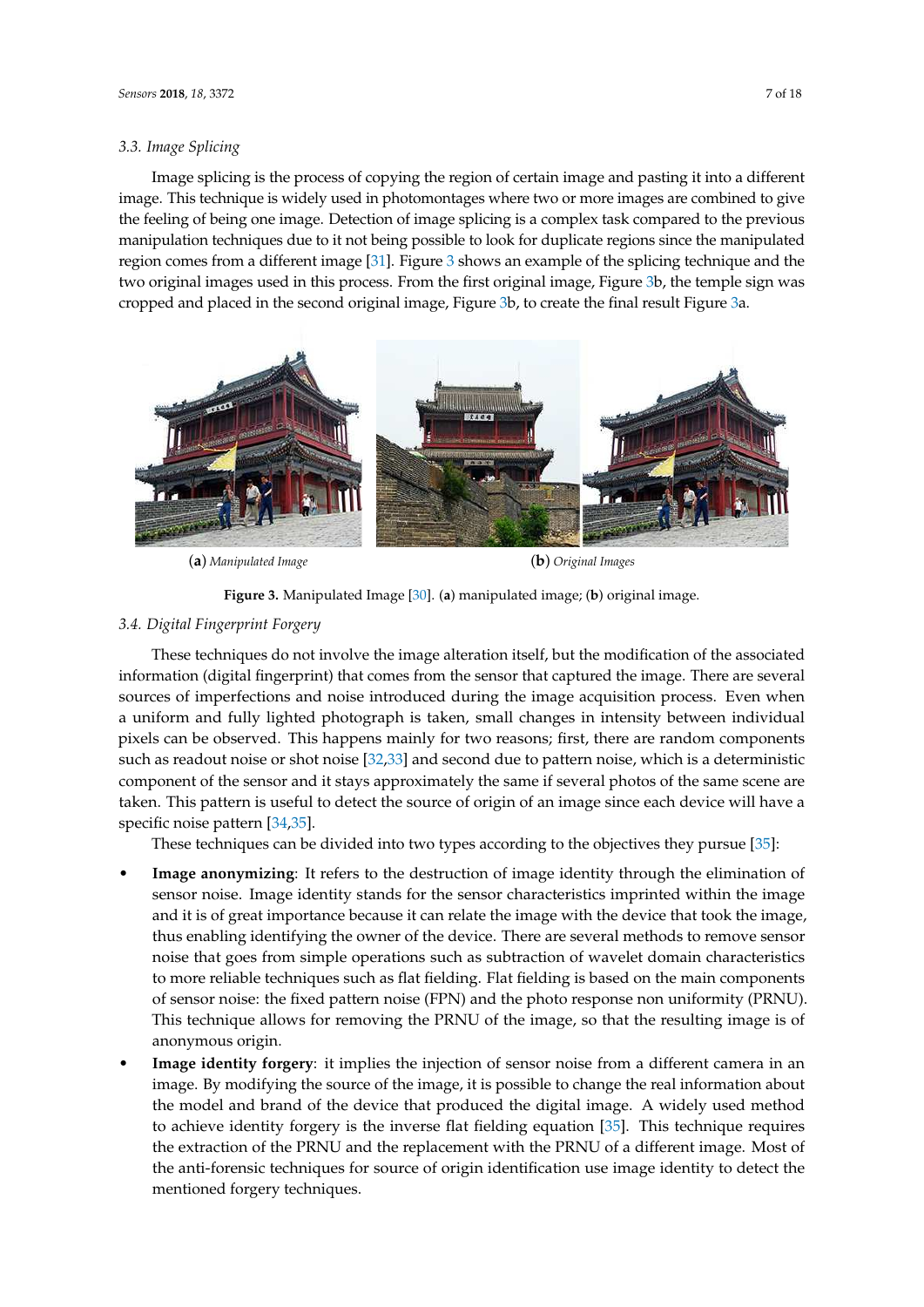#### **4. Proposed Image Authentication Scheme**

In this section, general considerations are presented that help to understand the proposed algorithm and the algorithm itself that accurately and effectively checks the integrity of an image is proposed.

This algorithm is based on feature extraction that combines the Wavelet transform with the histogram applied to blocks LBP and DCT.

#### <span id="page-8-0"></span>*4.1. General Considerations*

First, it is important to know the concepts on which the algorithm used are based. In this first part of the section, these concepts will be explained.

#### 4.1.1. Color Models

The colors of an image can be represented in multiple ways. Each of these representations is called a color model. A color model assigns numerical values to different color components of an image. Among the most common are the Red–Gree–Blue (RGB), Cyan–Magenta–Yellow–Key (CMYK) and luma signal–Blue chrominance–Yellow chrominance (YCbCr) models.

- **RGB Model**: It is one of the best known due to its widespread use in computers, screens, televisions and mobile devices, among others. It is based on the representation of a color by mixing by adding the colors red, green and blue. This model assigns values between 0 and 255 to each of its three components (red, green and blue), the sum of the three will form the value that represents the color. A digital image is formed by a multitude of pixels, and each one of them will have its own value inside the model RGB being 0 the color black and 255 the color white.
- <span id="page-8-1"></span>• **CMYK Model**: This model is based on representing a color in the components cyan, magenta, yellow and black. This representation contrary to the previous model is done in a subtractive way and not by addition. This is why a fourth component is necessary to represent the correct black tone. The values assigned to each component range from 0 to 100, depending on the intensity wanted to the tone of the component. This model is widely used in the printing sector due to the good contrast with the one that generates the different tones of the prints. Therefore, before the printing of an image, the model RGB is usually transformed into the model CMYK.
- **YCbCr** Model: It is a color model used for the processing of digital images, this model is a nonlinear coding of space RGB and represents colors in the form of luminance and chrominance components. The luminance is represented by the symbol *Y* and the two chrominance signals are represented by *Cb* and *Cr*. *Cb* places the color on a scale between the color blue and yellow. Instead, *Cr* does it between the color red and green. Finally, the *Y* parameter offers the respective information to the black and white colors.

<span id="page-8-2"></span>Figure [4](#page-7-1) shows an image and its components of space color *YCbCr* in the following order: luminance, blue chromatic channel and red chromatic channel.

<span id="page-8-3"></span>

**Figure 4.** Image in the space color *YCbCr*.

#### 4.1.2. Local Binary Pattern

LBP is a local operator that discriminates different types of textures. When a manipulation is performed, the original texture of the image is distorted. The LBP operator defines a label called LBP code for each pixel of an image. If the value of the neighboring pixel is less than the value of the central pixel,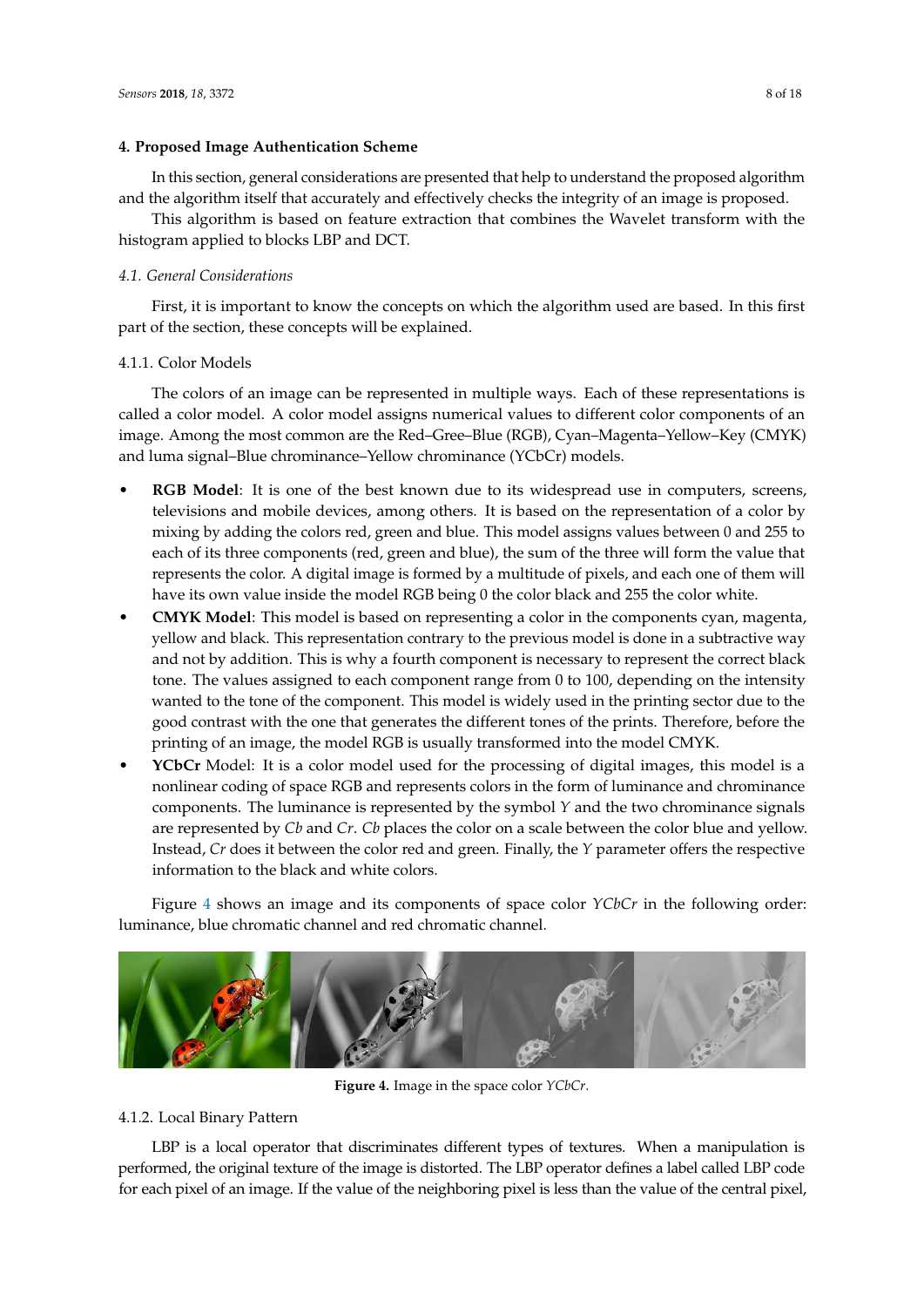that neighbor will be assigned the binary digit 0; otherwise, it will be assigned the binary digit 1. Once the values of the matrix are obtained, between 0 and 1, the binary number is converted into a decimal number in the sense of clockwise, in this way, the LBP code is obtained that represents the central pixel.

When LBP is used, a neighborhood value represented by the letter *P* is assigned. This value refers to the number of neighbors that surround the central pixel.

Figure [5](#page-8-0) shows a manipulated image and its result when applying LBP.



**Figure 5.** Manipulated image and its transformation applying Local Binary Pattern.

#### 4.1.3. Discrete Cosine Transform

The discrete cosine transform DCT is a variation of the discrete Fourier transform, where the image is decomposed into sums of cosines, but using real numbers only. It only acts on periodic functions with even symmetry and the result is a sequence of real numbers. In Equation [\(1\)](#page-8-1), the characteristic formula of the DCT-I variant is shown:

$$
f_j = \frac{1}{2}(x_0 + (-1)^j x_{n-1}) + \sum_{k=1}^{n-2} x_k \cos\left[\frac{\pi}{n-1} k j\right].
$$
 (1)

DCT is used in the detection of manipulations and especially in compression algorithms such as JPEG for its great capacity to compact energy or most of the information in a reduced number of coefficients and for being independent of the number of input data it receives, guaranteeing a greater efficiency when working with large images.

DCT also manages to carry out the compression of images discarding the imperceptible parts for the human eye. This process uses the DCT coefficients to differentiate which points of the image present different characteristics to the rest of which are similar. This is why it is widely used in the detection of manipulations in images, and working with DCT in the chrominance channel will allow obtaining the coefficients that will indicate points of the image that stands out from the rest but which are not visible to the naked eye.

There are eight types of DCT, the most used in the compression of digital images and therefore in the field of detection of falsifications is the DCT-II (Equation [\(2\)](#page-8-2)) whose Inverse Discrete Cosine Transform (IDCT) corresponds to the type DCT- III shown in Equation [\(3\)](#page-8-3):

$$
f_j = \sum_{k=0}^{n-1} x_k \cos\left[\frac{\pi}{n}j\left(k + \frac{1}{2}\right)\right],
$$
 (2)

$$
f_j = \frac{1}{2}x_0 + \sum_{k=1}^{n-1} x_k \cos\left[\frac{\pi}{n}\left(j + \frac{1}{2}\right)k\right].
$$
 (3)

#### 4.1.4. Discrete Wavelet Transform

A wavelet function is a small wave that concentrates its energy over time. It is used to analyze in terms of time and frequency stationary, non-stationary and time-variable phenomena. The wavelet transform is considered to be the most powerful form of signal representation that can be applied mainly to the processing of signals and images. There are numerous types of wavelet families,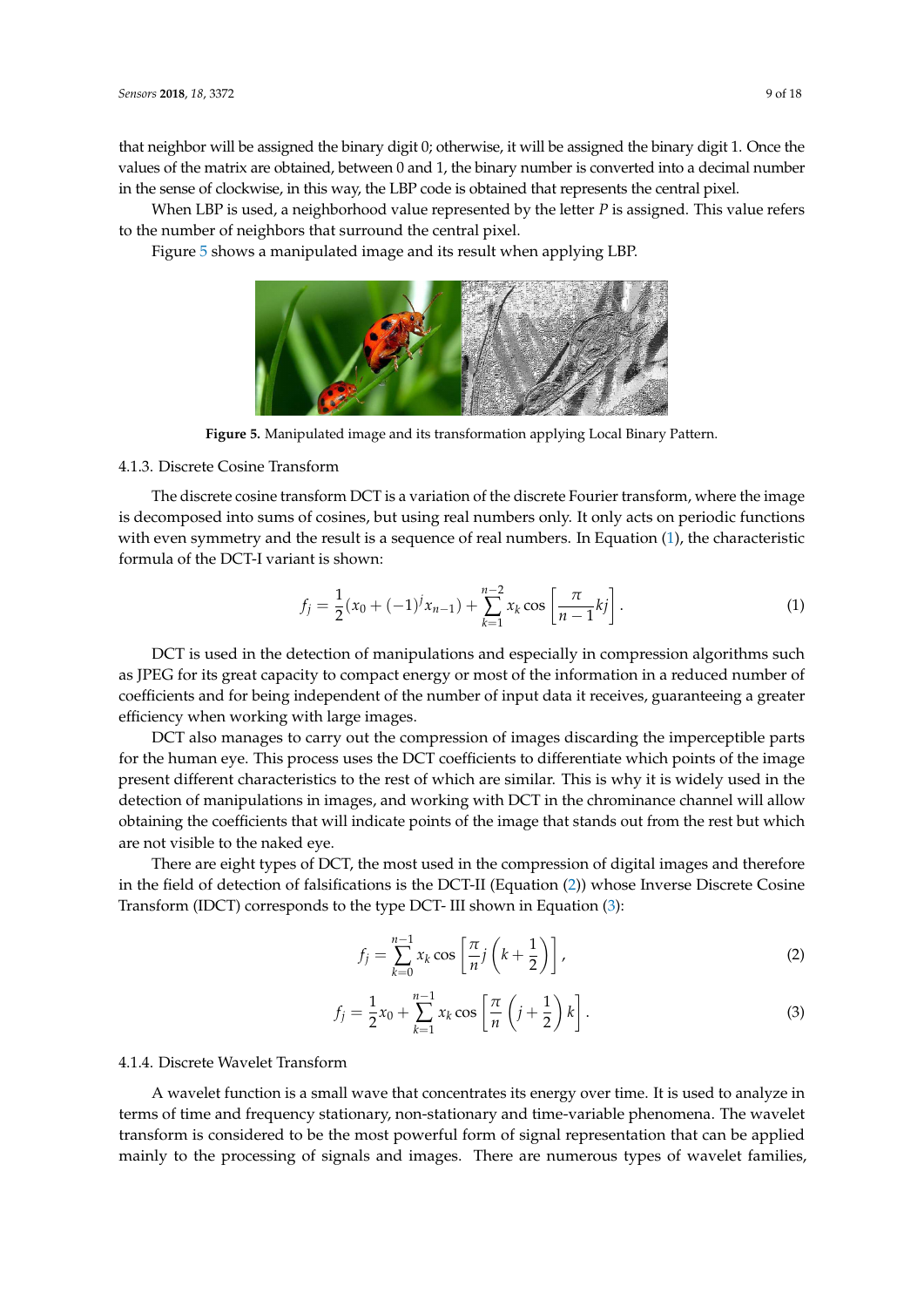the most important are: Haar, Daubechies, Biorthogonal, Coiflets, Symlets, Morlet, Mexican Hat, Meyer, Reverse Biorthogonal, Frequency B-Spline, and Gaussian derivatives.

The discrete wavelet transform (DWT) can provide unique and discriminating representations that can quantify vital and interesting structures such as edges and details with good resolution for few coefficients. It is also computationally effective due to the small amount of data with which it works. The final wavelet coefficients can be used directly as characteristics and can be extracted directly from the wavelet domain, describing the anomalies in the image data. Basically, the discrete wavelet transform reduces the correlation between wave coefficients and provides energy compaction in some wavelet coefficients.

#### <span id="page-10-0"></span>4.1.5. Quadrature Mirror Filter

It is a filter used in signal processing that, from an input signal, divides it into two bands. The input signal is processed through two paths. In the upper path, the signal is passed through a lowpass filter and decimated by a factor of two. In the lower path, the signal is passed through a highpass filter and also decimated by a factor of two [\[36\]](#page-17-10).

#### 4.1.6. Support Vector Machine

In machine learning SVM, it is a supervised machine learning technique used for solving pattern recognition and regression analysis problems. SVM allows complex models which are not defined simply by hyperplanes in the input space. To achieve that, the data is mapped into a higher dimension feature space. Once, in the higher dimension feature space, the SVM algorithm divides the data applying a linear hyperplane.

Since the machine learning SVM technique has proved to be an accurate and trustful prediction method [\[37–](#page-17-11)[39\]](#page-17-12). In the proposed algorithm of this paper, a Kernelized SVM is used in order to classify images between authentic and manipulated.

<span id="page-10-1"></span>However, the new deep learning techniques have reached excellent results in the computer vision field. The SVM technique is been used in several of the previous works related to the proposed new algorithm and, in order to compare the results from the previous works with this one, it is necessary to use SVM.

#### *4.2. Contribution*

In this subsection, all the performed steps by the proposed algorithm are described.

First, as input, a set of *N* images is received. Each of these *M* × *N* image are converted to the *YCbCr* color model. Then, the component *Y* is discarded and only the two chrominance components (*Cb* and *Cr*) are used.

As human vision notes the luminance component in a clearer way than the chrominance component, it is considered that most of the manipulation traces that cannot be detected with the naked eye can be noted in the chromatic channel. The chromatic channel describes the content of the image signal, such as edges. Thus, any inconsistency in these edges caused by the performance of common forgery techniques (copy-move or image splicing) is emphasized and, therefore, noted.

<span id="page-10-2"></span>Once the image is converted, on each *Cb* and *Cr* component, the DWT is applied.

Second, each of the components *Cb* and *Cr* are then decomposed into four subbands: *LL*, *HL*, *LH* and *HH*. The discrete wavelet transform analyses an image in different scales and orientations. The splicing process often introduces a sharp transition in the two-dimensional array that represents the image in terms of edges, lines, and corners that are characterised by high-frequency components in the Fourier transform domain. These four subbands are composed by the approximation coefficient *LL* with the low-frequency information and three address coefficients (*HL*, *LH*, *HH*) with the high-frequency information in different directions (horizontal, vertical and diagonal coefficients, respectively).

Since the *LL* component concentrates most of the energy, the subbands *HL*, *LH* and *HH* are discarded by the algorithm.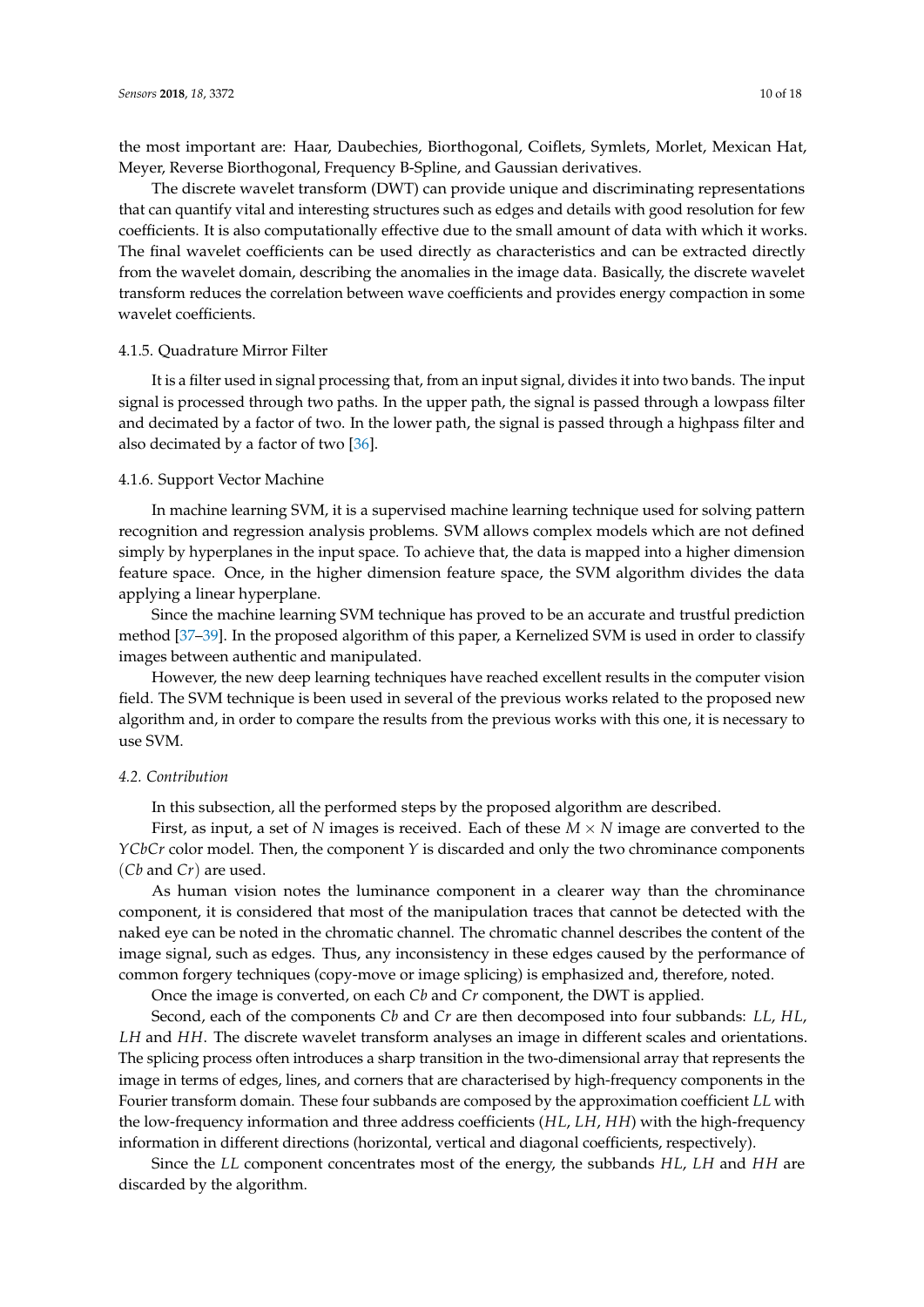<span id="page-11-1"></span>Third, it is necessary to apply the QMF filter to each of the obtained *LL* components. The QMF filter is applied in order to get the inverse codification of the frequencies. This filter exchanges the high frequencies by the low frequencies and vicevversa.

Once the *LL* component is obtained and after the QMF filter, the LBP is applied.

Fourth, divide each component *LL* into overlapping blocks of *B* × *B* with a sliding window of one pixel and then apply LBP to each low-frequency component of the chrominance. After that, a total of  $(M - B + 1) \times (N - B + 1)$  characteristics is obtained.

From each resulting block, the LBP is extracted using the following Equation [\(4\)](#page-10-0):

$$
LBP_{p,r} = \sum_{i=1}^{p-1} s(p_i - p_c) 2^i,
$$
\n(4)

where *p* is the number of neighbouring pixels, *r* is the radius of the neighbourhood and  $p_c$  is the value of the central pixel. This operator calculates the LBP code by the value of eight neighbours. If the value of the neighbour's pixel is smaller than the centre pixel, it is assigned the binary digit 0, otherwise, 1. Then, the neighbour's binary digits are put together to build a binary code.

<span id="page-11-0"></span>The local binary pattern is extracted for each block using as a neighbourhood value of 8 to obtain greater accuracy. In addition, to reduce the number of characteristics obtained with LBP, the histogram is calculated, leaving each block represented by 256 codes LBP. In this way, the changes of the different textures are observed with greater efficiency.

The local texture characteristics of the whole image can be described by means of a normalised histogram that is formed by 2 *P* codes LBP, where *P* is the number of neighbours that surround the central pixel. For the case of  $P = 8$ , the total number of features will be 256 codes LBP for each image.

Fifth, once the histograms of all the blocks of each component are obtained, the discrete cosine transform is applied to each of them using Equation [\(5\)](#page-10-1):

$$
f_j = \sum_{k=0}^{n-1} x_k \cos\left[\frac{\pi}{n}j\left(k + \frac{1}{2}\right)\right].
$$
 (5)

The Discrete Cosine Transform DCT has a great capacity to compact the energy or most of the information in a reduced number of coefficients and to be independent of the number of input data it receives, guaranteeing greater efficiency when working with images of large dimensions. With this, each block is represented by a set of DCT coefficients.

The result of applying the discrete cosine transform is a finite sequence of points as a result of the sum of several signals with different frequencies and amplitudes. From each set of coefficients, the standard deviation is obtained as a characteristic.

Finally, each initial chrominance (*Cb* and *Cr*) component of subband *LL*, from the input image, will be represented as a vector of standard deviations of the sets of coefficients DCT of all LBP blocks.The final vector of characteristics, used in the SVM, will be the concatenation of the vectors of both chrominance as shown in Equation [\(6\)](#page-10-2).

Since the SVMs will handle a different range of values coming from each step of the algorithm. The LIBSVM framework makes a preprocessing by scaling all the values in the obtained vector in order to fit all in the same range. After that step, from the algorithms' perspective, it doesn't matter if features are continuous or binary, large or small.

$$
ImageFinal Feature Vector = [LI Cb_{Features Vector}] \frown [LI Cr_{Features Vector}] \tag{6}
$$

Once the image final feature vector is obtained and to find the best pairs of optimal classification parameters *C* and *γ*, the SVM use the tool *Grid-search* and *Cross-validation* from the LIBSVM implementation [\[40\]](#page-17-13).

To have a better picture of all the steps, described above, Figure [6](#page-11-1) shows a diagram of the feature extraction process performed by this algorithm.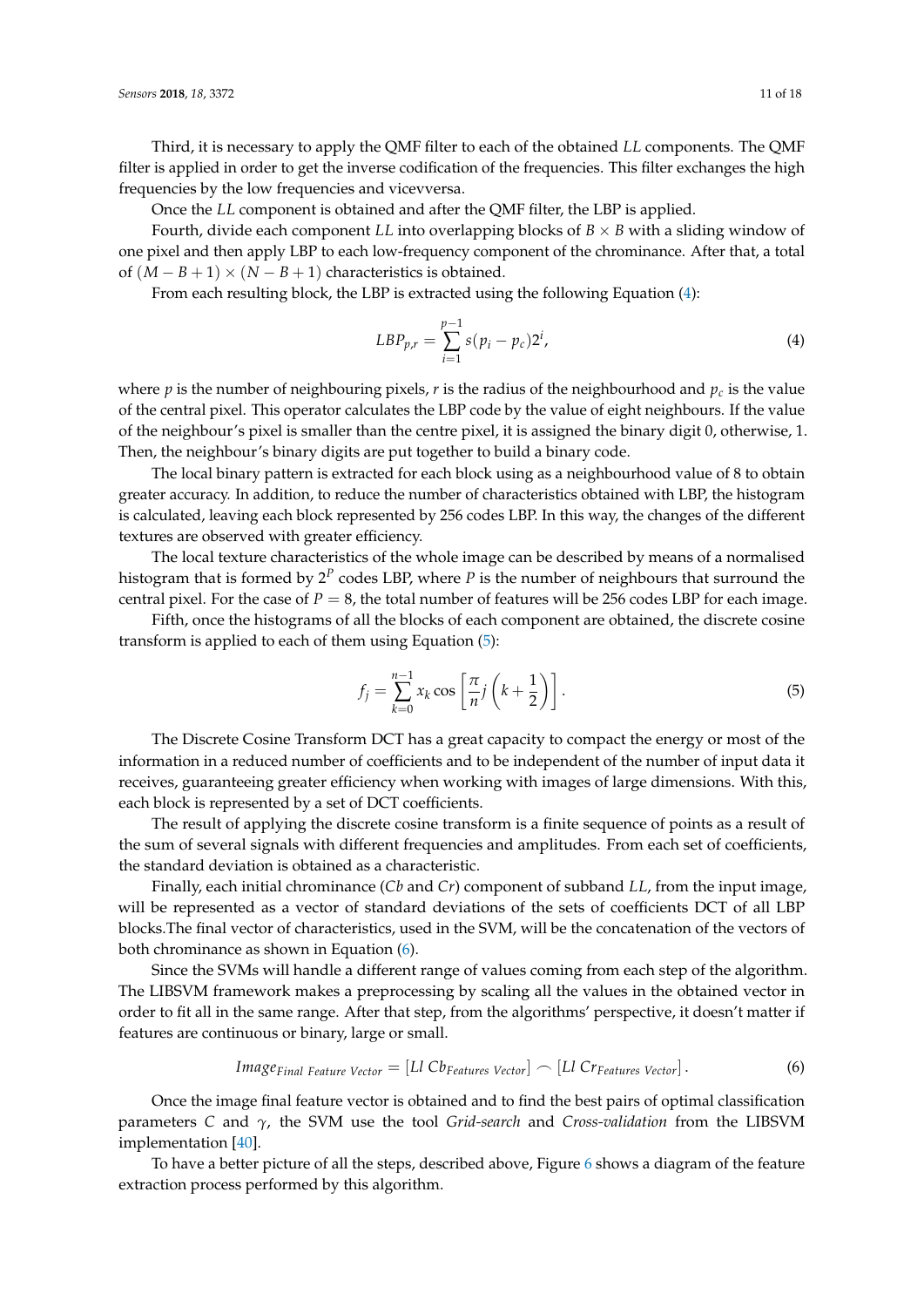<span id="page-12-0"></span>

**Figure 6.** Flow diagram of the proposed system.

#### **5. Experimental Results**

<span id="page-12-1"></span>Throughout this section, all the experiments that have been carried out to evaluate the effectiveness of training-based manipulation identification algorithms will be shown.

#### *5.1. Experiment Setup*

In all the experiments carried out, *Python* has been used as a programming language, due to its great flexibility to perform data analysis and its high speed in handling input and output.

The detection of manipulations is a problem of two kinds: authentic against manipulated images. This is why, to carry out the training and classification of the data, a support machine vector has been used since it has an excellent performance when working with problems of two classes.

The library LIBSVM [\[40\]](#page-17-13) has been used, due to its simplicity and efficiency. This implementation of SVM is today one of the most commonly used tools. As a core function, the radial base function (RBF) is used; this function is the most used in similar projects and has shown good results. The optimal values of the parameters from the core of the function RBF  $(\gamma, C)$  are calculated automatically by a cross-correlation process.

For the evaluation of the proposed scheme, the below public image datasets have been used to carry out the experiments using various image formats and sizes:

- <span id="page-12-2"></span>• CASIA v1.0 and CASIA v2.0 [\[15\]](#page-16-12): CASIA v1.0 dataset contains 800 authentic and 925 spliced color images of size 384x256 pixels with JPEG format. All tampered images in the CASIA v1.0 dataset are made only by splicing operation. Spliced images are generated from authentic images by crop-and-paste operation using Adobe Photoshop CS3 version 10.0.1 on Windows XP. CASIA v2.0 datset contains 7491 authentic and 5123 tampered color images. The images in CASIA v2.0 datset are with difference size, various from  $240 \times 160$  to  $900 \times 600$  pixels. Compared to CASIA v1.0, which only contains one image format of JPEG, CASIA v2.0 added uncompressed image samples and also considered JPEG images with different Q factors.
- Columbia [\[11\]](#page-16-8): Its a dataset of 1845 image blocks with a fixed size of  $128 \times 128$  pixels. Develop by the DVMM Laboratory of Columbia University and CalPhotos Digital Library. It has 933 authentic and 912 spliced images.
- IFS-TC [\[41\]](#page-17-14): IFS-TC dataset belongs to The Image Forensics Challenge competition organized by the IEEE Information Forensics and Security Technical Committee (IFS-TC). The dataset comprises of several original images captured from different digital cameras with various scenes either indoor or outdoor. The images are divided into images "pristine" or "never manipulated" and images "forged" or "fakes".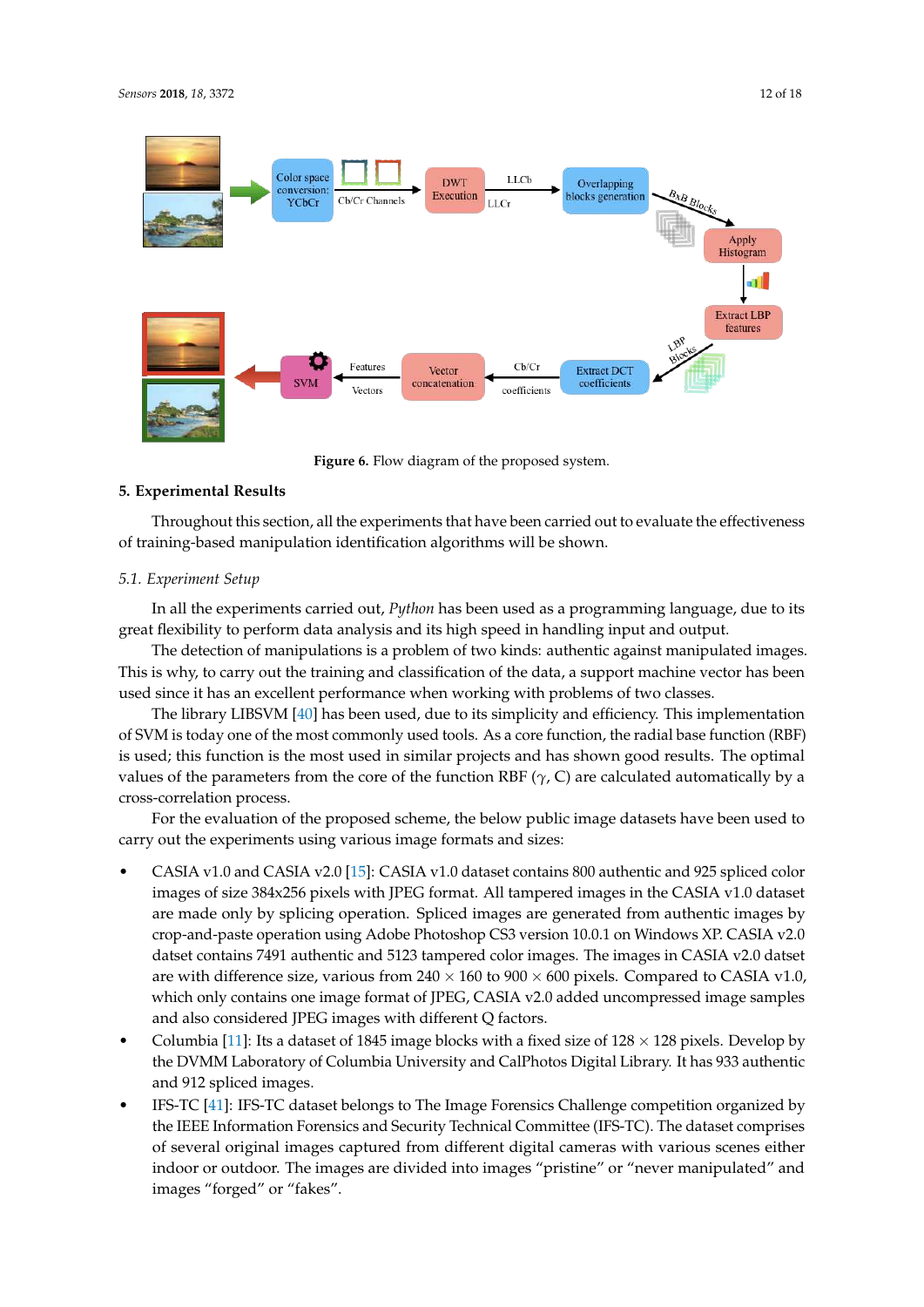|                   |                    |                                            | Number of Images |      |        |
|-------------------|--------------------|--------------------------------------------|------------------|------|--------|
| <b>Datasets</b>   | Format             | <b>Resolution</b>                          | Original         | Fake | Total  |
| $CASIA$ v1.0 [15] | <b>IPEG</b>        | $384 \times 256$                           | 800              | 921  | 1721   |
| CASIA v2.0 [15]   | IPEG, BMP,<br>TIFF | $240 \times 160$ to<br>$900 \times 600$    | 7491             | 5123 | 12.614 |
| Columbia [11]     | TIFF               | $757 \times 568$ to<br>$1152 \times 768$   | 183              | 180  | 363    |
| IFS-TC $[41]$     | <b>PNG</b>         | $1024 \times 768$ to<br>$3648 \times 2736$ | 424              | 451  | 875    |

<span id="page-13-0"></span>Table [2](#page-12-0) shows the summary characteristics of the datasets used in this work experiments.

**Table 2.** Features of the used datasets.

<span id="page-13-1"></span>The characteristics of the equipment in which the experiments were carried out are presented in Table [3.](#page-12-1) It is an important factor to take into account since the execution times of the different tests vary according to the resources available.

**Table 3.** Features of the experimentation equipment.

| <b>Resources</b>        | <b>Features</b>                                               |
|-------------------------|---------------------------------------------------------------|
| <b>Operating System</b> | Ubuntu 17.04                                                  |
| Memory                  | 12 GB                                                         |
| Processor               | Intel <sup>®</sup> Core <sup>™</sup> i5-6200U CPU 2.30GHz x 4 |
| Graphic Card            | Intel <sup>®</sup> HD Graphics 520 (Skylake GT2)              |
|                         | 64 GB                                                         |

#### *5.2. Experiments*

<span id="page-13-2"></span>Since the proposed scheme uses an SVM as a classifier system, the SVM system was previously trained with images non-manipulated. Furthermore, using the proposed scheme, all the features were extracted from the training set of non-manipulated images and fed into the SVM.

The first set of experiments was based on verifying the variation of the precision when DCT is applied with different block sizes. In addition, in one of the mention experiments, DWT is applied before the LBP execution. The CASIA v1.0 and CASIA v2.0 datasets were used for this purpose. In Table [4,](#page-12-2) the results obtained are shown.

|                        | DWT-LBP-DCT |                                                                                                     | LBP-DCT |        |  |
|------------------------|-------------|-----------------------------------------------------------------------------------------------------|---------|--------|--|
| <b>Dataset</b>         |             | Block Size 8 $\times$ 8 Block Size 16 $\times$ 16 Block Size 8 $\times$ 8 Block Size 16 $\times$ 16 |         |        |  |
| CASIA v <sub>1.0</sub> | 77.86%      | $69.27\%$                                                                                           | 85.71%  | 76.12% |  |
| CASIAv2.0              | $65.11\%$   | 65.83%                                                                                              | 97.12%  | 74.10% |  |

**Table 4.** Variation of precision using DCT with different block size  $8 \times 8$  and  $16 \times 16$ .

<span id="page-13-3"></span>According to the obtained results, shown in the table above, the best accuracy is reached by using a DCT block size of  $8 \times 8$ . From here, all the experiments will be executed with this block size and will define the algorithm in self.

The second group of experiments is intended to define which chrominance channel shows the best results. The results obtained are shown in Table [5.](#page-13-0)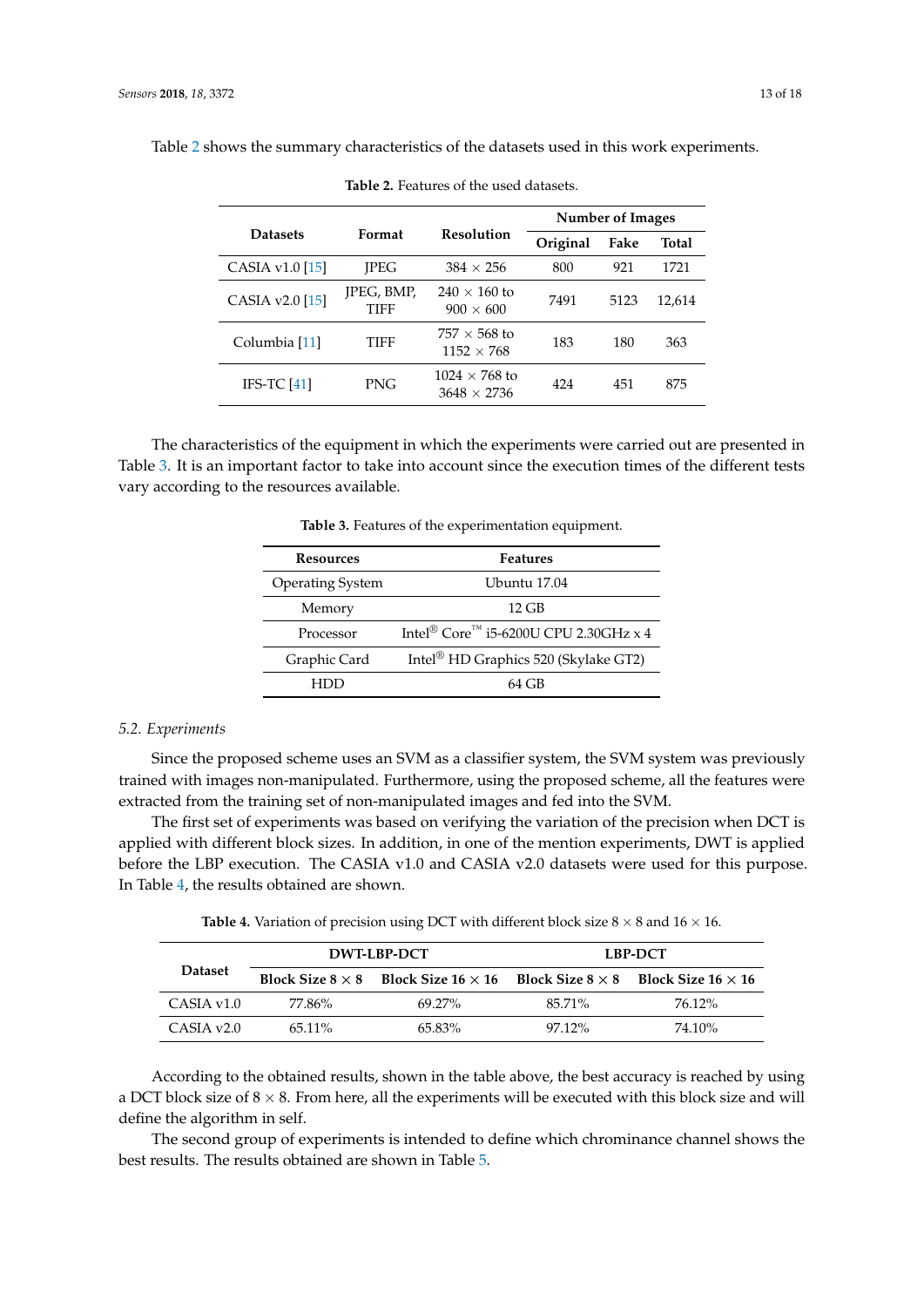| <b>Dataset</b> | Сh     | $Ch + Cr$ | Сr        |
|----------------|--------|-----------|-----------|
| $CASIA$ v1.0   | 98.57% | 98.22%    | 99.64%    |
| CASIAv2.0      | 99.50% | 99.64%    | 99.64%    |
| <b>IFS-TC</b>  | 96.19% | $93.57\%$ | $93.57\%$ |
| Average        | 98.10% | 97.14%    | 97.62%    |

**Table 5.** Algorithm executed individually on each component Cr and Cb and also combined.

Since several previous works have compared the accuracy obtained between each chrominance channel and the combination of both, it is considered necessary to compare which channel suits the proposed algorithm with the best precision.

<span id="page-14-1"></span>The obtained results have shown that the best option, for the proposed algorithm, is to use the Cb channel with an Average Accuracy of 98.10%. Given that the Cb channel is the one that reaches the major precision over all the used datasets.

Comparing both previous results, Table [6](#page-13-1) shows the best results on each case with the above-defined block size.

**Table 6.** Comparison of the best accuracy of LBP-DCT with DWT-LBP-DCT only with Cb channel.

|                        | DCT Block Size $8 \times 8$ |         |  |  |
|------------------------|-----------------------------|---------|--|--|
| <b>Dataset</b>         | DWT-LBP-DCT                 | LBP-DCT |  |  |
| CASIA v <sub>1.0</sub> | 85.71%                      | 98.57%  |  |  |
| CASIAv2.0              | $97.12\%$                   | 99.50%  |  |  |

The third set of experiments was based on verifying the variation of the precision when applying the Quadrature Mirror Filter (QMF) on the manipulation identification algorithm based on DWT.

<span id="page-14-2"></span>The test was carried out applying LBP on the Wavelet coefficients in a direct way and another passing the wavelet coefficients by QMF before applying LBP.

The CASIA v1.0 and CASIA v2.0 datasets were used for this purpose. Table [7](#page-13-2) shows the results obtained.

**Table 7.** Variation of the precisions when applying Quadrature Mirror Filter.

| <b>Dataset</b>         |        | DWT-LBP-DCT DWT-OMF-LBP-DCT |
|------------------------|--------|-----------------------------|
| CASIA v <sub>1.0</sub> | 97.66% | 98.57%                      |
| CASIAv2.0              | 98.73% | 99.50%                      |

As can be seen in the table, the algorithm that uses QMF achieves a slight increase in accuracy in both data sets.

<span id="page-14-0"></span>The fourth group of experiments was the execution of the proposed algorithm with all the acquired tweaks that increase the precision and the efficiency. The results obtained are shown in Table [8.](#page-13-3)

| <b>Dataset</b> | DWT-OMF-LBP-DCT LBP-HIST-DCT |           |
|----------------|------------------------------|-----------|
| CASIAv1.0      | 98.57%                       | 53.72%    |
| CASIAv2.0      | 99.50%                       | 94.94%    |
| <b>IFS-TC</b>  | 96.19%                       | $70.22\%$ |

**Table 8.** Accuracy obtained by both algorithms.

As can be seen in the table, the algorithm based on DWT obtains better results in the three data sets and is faster than the algorithm based only on DCT. This is due to the overlapping blocks division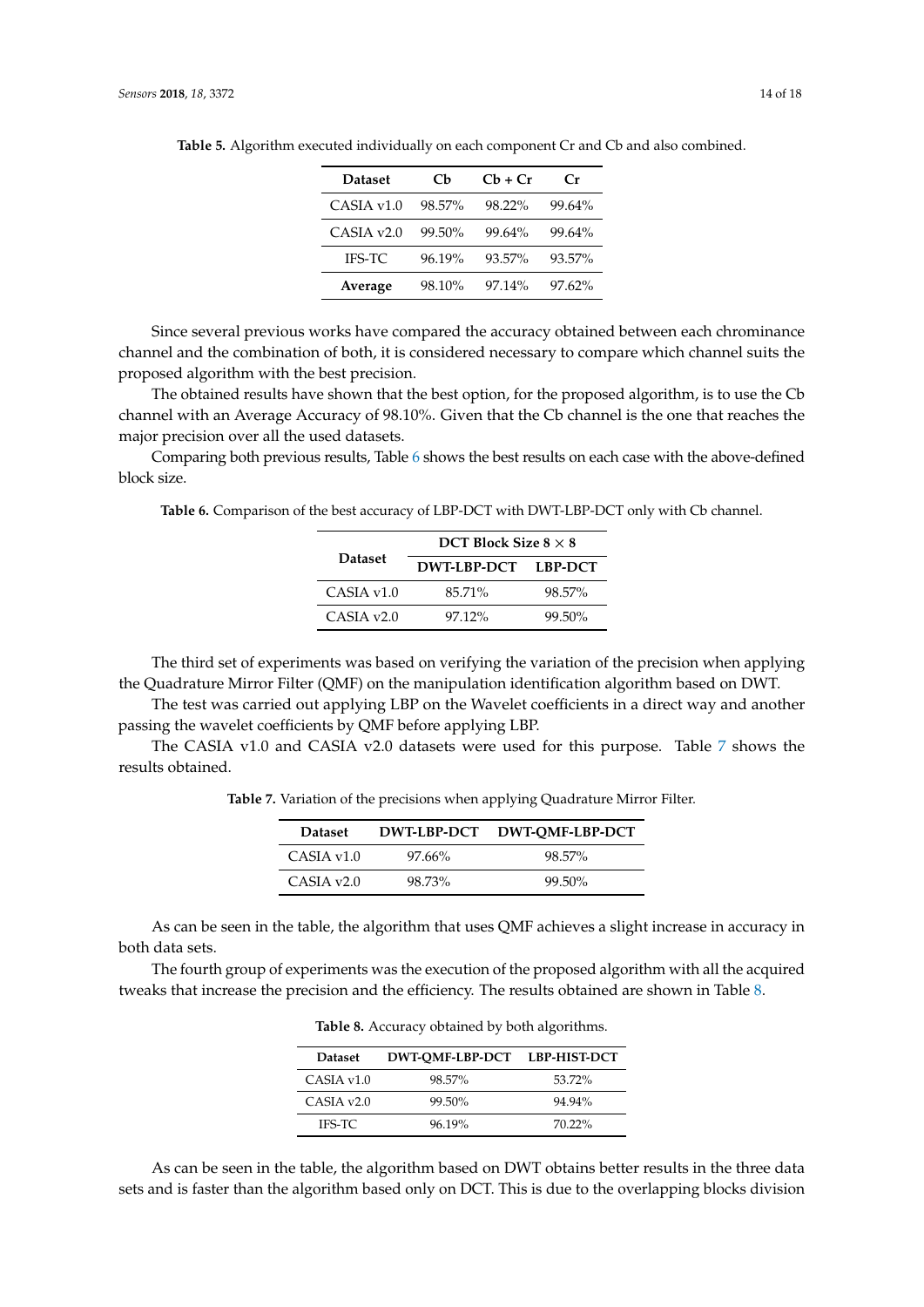that it performs. As a reference, the execution time of both algorithms was measured for an image with dimensions  $1280 \times 854$ . The algorithm based on DCT had an execution time of 89 s, the algorithm based on DWT being more efficient with a run time of 16 seconds. Likewise, it was observed that the larger the image size, the algorithm based on DCT considerably increases the processing time of the images. However, in the algorithm based on DWT, there is a slight increase in the execution time.

Finally, both algorithms get good results with compressed images, such as images with JPEG format. Good results were also obtained for images with PNG format. The two algorithms cannot reach a precision higher than 50% with images in TIFF format.

Before a general comparison of the proposed algorithm with others in the literature, the results obtained from the test carried out over the different chrominance channels are compared with some other authors, with results of its algorithms being presented with separation of each chrominance channels. Table [9](#page-14-1) shows the obtained results from the proposed algorithm and the results from previous works.

|                 |              | Сr        |                       | Сb        |           | <b>CbCr</b> |
|-----------------|--------------|-----------|-----------------------|-----------|-----------|-------------|
| Method          | $CASIA$ v1.0 | CASIAv2.0 | CASIA <sub>V1.0</sub> | CASIAv2.0 | CASIAv1.0 | CASIAv2.0   |
| Proposed Method | 99.64%       | 99.64%    | 98.57%                | 99.50%    | $98.22\%$ | 99.64%      |
| [20]            | $96.52\%$    | 97.41%    | 96.19%                | 97.50%    | 96.90%    | 97.50%      |
| [19]            | $95.80\%$    | 95.80%    | $96.50\%$             | $96.50\%$ | 97%       | 97.50%      |
| [26]            | $92.62\%$    |           | 88.66%                |           | 94.19%    |             |

**Table 9.** Chrominance channels' comparison.

As the table shows, the proposed algorithm performs a better detection in all the tested datasets with all the chrominance channels, compared with the state-of-the-art algorithms.

Table [10](#page-14-2) presents a comparison between the proposed authentication technique and state-of-the-art forgery detection methods, which use the same datasets and SVM classifier with RBF kernel. It can be observed that the proposed technique outperforms the existing techniques.

|                    | Accuracy $(\% )$ |              |          |               |
|--------------------|------------------|--------------|----------|---------------|
| Approach           | CASIAv1.0        | CASIAv2.0    | Columbia | <b>IFS-TC</b> |
| Proposed Algorithm | 98.57%           | 99.50%       | 93.89%   | 96.19%        |
| [10]               |                  |              | 91.40%   |               |
| $[12]$             |                  |              | 87.10%   |               |
| $[13]$             |                  |              | 89.93%   |               |
| $\lceil 14 \rceil$ |                  | 95.6%        |          |               |
| [16]               | 94.7%            |              |          |               |
| [20]               |                  | 97.50-97.77% |          |               |

**Table 10.** Comparison between the accuracies (%) of the proposed technique and state-of-the-art approaches.

#### **6. Conclusions and Future Work**

Digital images contain a large amount of relevant information. Because of this, they have become very important in legal procedures as they can be used as evidence of great value in a trial' resolution. For the images to be valid as evidence, it must be possible to guarantee its authenticity and integrity in a reliable way. Nowadays, there are numerous image editing applications that deliver highly professional results, thus making it harder to detect forgeries. Therefore, it is of great interest to have forensic tools for image forgeries detection that can guarantee the image integrity.

<span id="page-15-1"></span><span id="page-15-0"></span>In this work, an exhaustive study on existing forgery detection techniques has been carried out, putting emphasis on image splicing and copy-paste detection. In addition, a new approach for forgery detection that improves the results obtained in previous investigations was presented. This technique is based on the DWT with LBP histograms and QMF.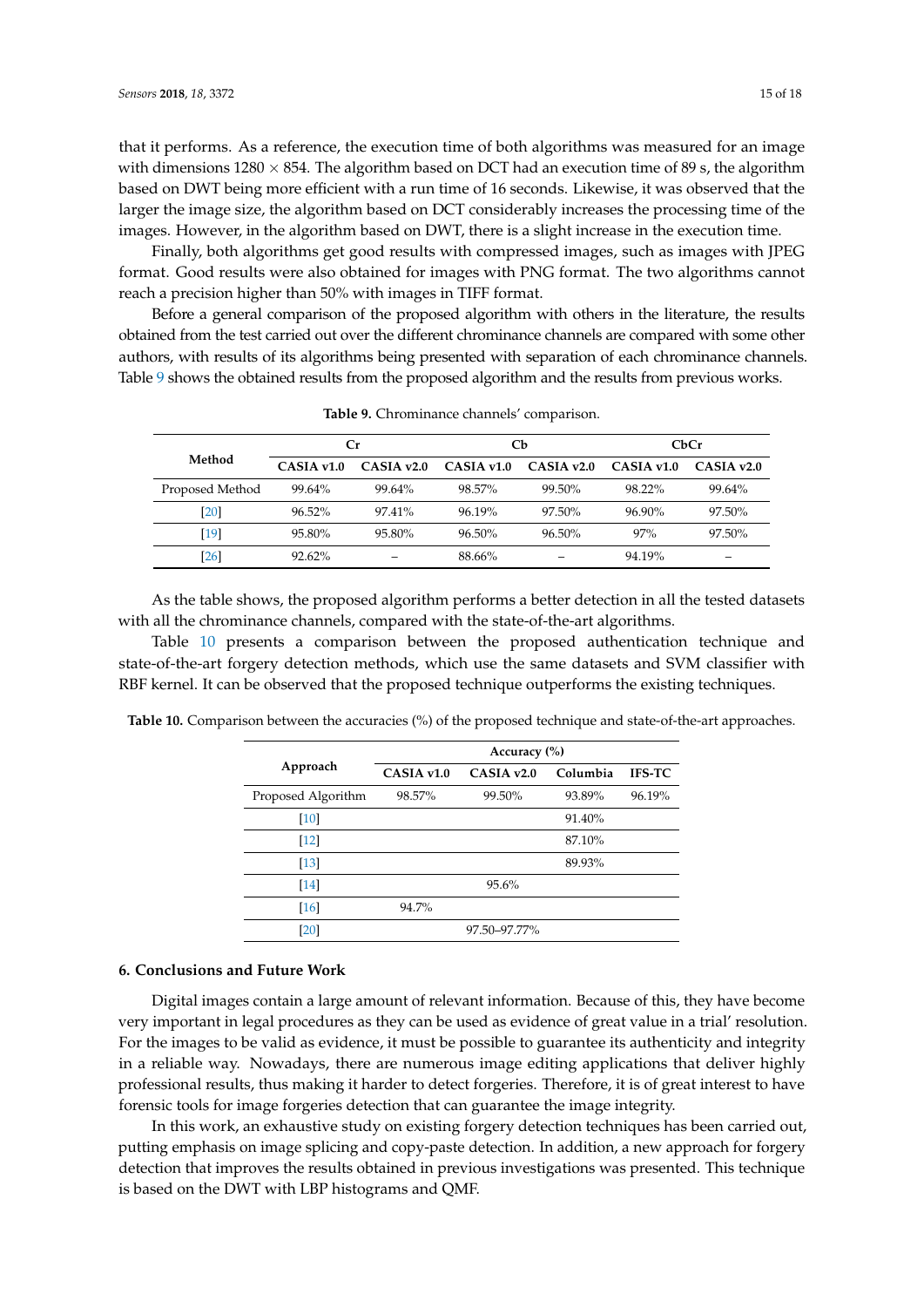<span id="page-16-0"></span>This technique extracts the wavelet characteristics and obtains the histogram by applying LBP on the image under analysis. Finally, it improves the detection accuracy with QMF and classifies the image.

<span id="page-16-2"></span><span id="page-16-1"></span>A set of experiments have been carried out using four benchmark datasets (CASIA v1.0, CASIA v2.0, Columbia and IFS-TC datasets) of the state of the art to evaluate the proposed technique. The results, after carrying out all of the experiments, shows that the proposed algorithm reaches a better accuracy compared with the state-of-the-art algorithms using the same datasets, showing a better accuracy on tampering detection in most of the cases.

<span id="page-16-4"></span><span id="page-16-3"></span>At the same time, the algorithm proved to be efficient in tests made after comparing their execution time with other algorithms. This is due to the algorithm not dividing the image into blocks, thus working directly with the original image.

<span id="page-16-5"></span>Since the deep-learning approach arises as a solution for computer vision problems [\[42,](#page-17-15)[43\]](#page-17-16), as future work, its necessary to execute and compare this algorithm using deep-learning techniques and increasing the size of the used datasets.

<span id="page-16-6"></span>**Author Contributions:** All authors contributed equally to this work.

<span id="page-16-8"></span><span id="page-16-7"></span>**Funding:** This project has received funding from the European Union's Horizon 2020 research and innovation programme under Grant agreement No. 700326. Website: [http://ramses2020.eu.](http://ramses2020.eu)



<span id="page-16-9"></span>**Conflicts of Interest:** The authors declare no conflict of interest.

#### <span id="page-16-10"></span>**Abbreviations**

The following abbreviations are used in this manuscript:

<span id="page-16-16"></span><span id="page-16-15"></span><span id="page-16-14"></span><span id="page-16-13"></span><span id="page-16-12"></span><span id="page-16-11"></span>

| BMP         | Windows Bitmap                                                |
|-------------|---------------------------------------------------------------|
| <b>CMYK</b> | Cyan, Magenta, Yellow, Key Color Model                        |
| DCT         | Discrete Cosine Transform                                     |
| <b>DWT</b>  | Discrete Wavelet Transform                                    |
| <b>FPN</b>  | <b>Fixed Pattern Noise</b>                                    |
| <b>HDD</b>  | <b>Hard Disk Drive</b>                                        |
| <b>IDCT</b> | Inverse Discrete Cosine Transform                             |
| IQM         | <b>Image Quality Metrics</b>                                  |
| <b>IPEG</b> | Joint Photographic Experts Group                              |
| LBP         | Local Binary Pattern                                          |
| MBDCT       | Multi-size Block Discrete Cosine Transform                    |
| <b>PCA</b>  | Principal Component Analysis                                  |
| <b>PNG</b>  | Portable Network Graphics                                     |
| <b>PRNU</b> | Photo Response Non Uniformity                                 |
| <b>OMF</b>  | <b>Ouadrature Mirror Filter</b>                               |
| <b>RBF</b>  | Radial Basis Function                                         |
| RGB         | Red Green Blue Color Model                                    |
| <b>RLRN</b> | Run-Length Run-Number                                         |
| <b>SVM</b>  | Support Vector Machine                                        |
| TIFF        | Tagged Image File Format                                      |
| YCbCr       | Luma signal, Blue Chrominance, Yellow Chrominance Color Model |

#### <span id="page-16-21"></span><span id="page-16-20"></span><span id="page-16-19"></span><span id="page-16-18"></span><span id="page-16-17"></span>**References and Note**

- <span id="page-16-22"></span>1. CISCO. Cisco Visual Networking Index: Global Mobile Data Traffic Forecast Update. Available online: [http://ww.gsmworld.com/spectrum/wp-content/uploads/2013/03/Cisco\\_VNI-global-mobile](http://ww.gsmworld.com/spectrum/wp-content/uploads/2013/03/Cisco_VNI-global-mobile-data-traffic-forecast-update.pdf 2017)[data-traffic-forecast-update.pdf2017](http://ww.gsmworld.com/spectrum/wp-content/uploads/2013/03/Cisco_VNI-global-mobile-data-traffic-forecast-update.pdf 2017) (accessed on 9 October 2018).
- 2. ERICSSON. *Ericsson Mobility Report*; Technical Report; ERICSSON: Stockholm, Sweden, 2018.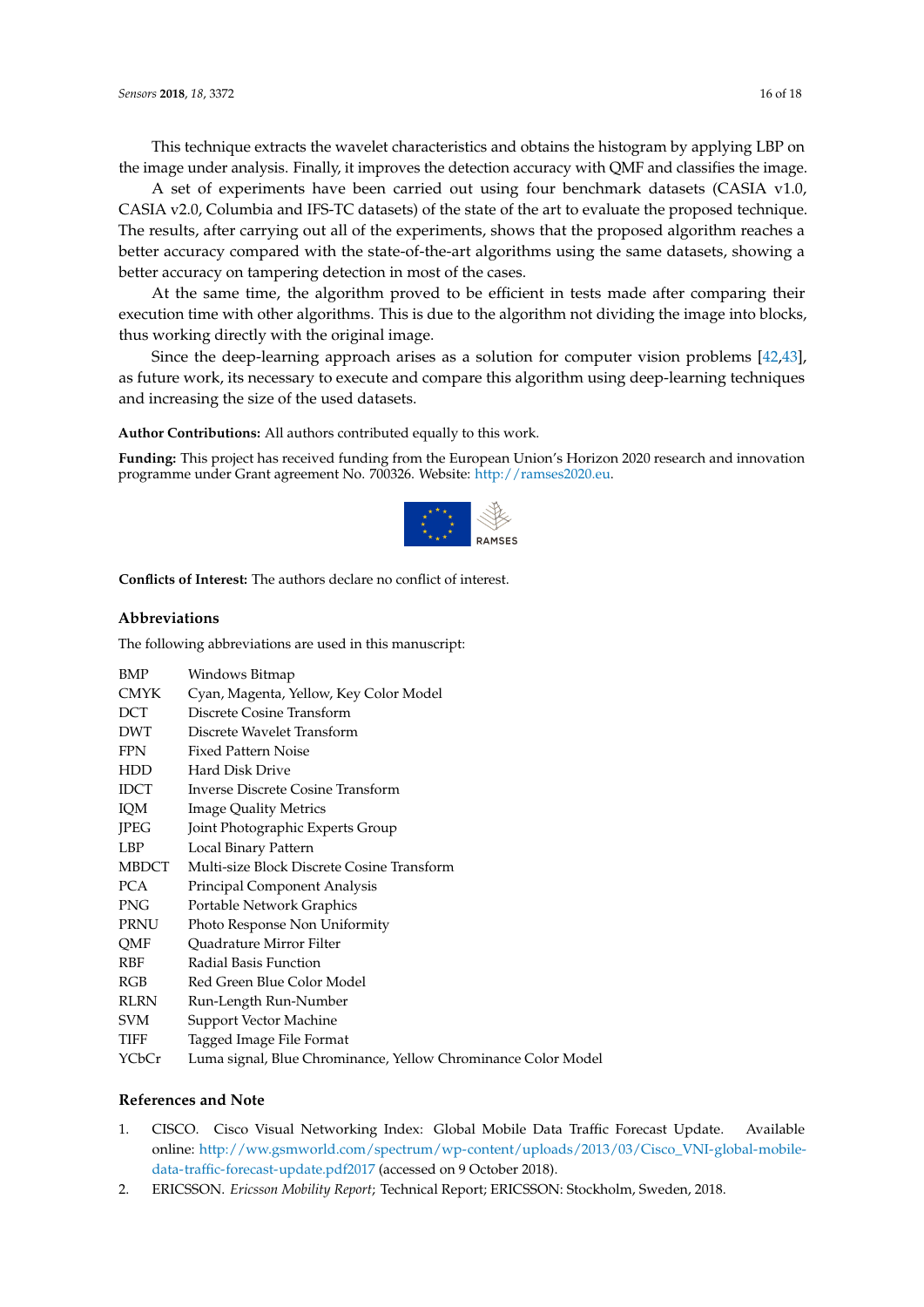- <span id="page-17-0"></span>3. Frías, C. Detenido por Circular a 200 Kilómetros por Hora tras Subir un Vídeo a Redes Sociales. Available online: <http://www.elmundo.es/madrid/2017/08/30/59a68f0a468aeb7a658b4607.html/> (accessed on 9 October 2018).
- 4. Mahdian, B.; Saic, S. A bibliography on blind methods for identifying image forgery. *Signal Process. Image Commun.* **2010**, *25*, 389–399. [\[CrossRef\]](http://dx.doi.org/10.1016/j.image.2010.05.003)
- <span id="page-17-1"></span>5. Kee, E.; Farid, H. A perceptual metric for photo retouching. *Proc. Natl. Acad. Sci. USA* **2011**, *108*, 19907–19912. [\[CrossRef\]](http://dx.doi.org/10.1073/pnas.1110747108) [\[PubMed\]](http://www.ncbi.nlm.nih.gov/pubmed/22123980)
- <span id="page-17-2"></span>6. Bharati, A.; Singh, R.; Vatsa, M.; Bowyer, K.W. Detecting facial retouching using supervised deep learning. *IEEE Trans. Inf. Forensics Secur.* **2016**, *11*, 1903–1913. [\[CrossRef\]](http://dx.doi.org/10.1109/TIFS.2016.2561898)
- <span id="page-17-3"></span>7. Chen, C.; Dantcheva, A.; Ross, A. Automatic facial makeup detection with application in face recognition. In Proceedings of the International Conference on Biometrics (ICB), Madrid, Spain, 4–7 June 2013; pp. 1–8. [\[CrossRef\]](http://dx.doi.org/10.1109/ICB.2013.6612994)
- <span id="page-17-4"></span>8. Dantcheva, A.; Chen, C.; Ross, A. Can facial cosmetics affect the matching accuracy of face recognition systems? In Proceedings of the IEEE 5th International Conference on Biometrics: Theory, Applications and Systems (BTAS), Arlington, VA, USA, 23–27 September 2012; pp. 391–398.
- <span id="page-17-5"></span>9. Kose, N.; Apvrille, L.; Dugelay, J.L. Facial makeup detection technique based on texture and shape analysis. In Proceedings of the 2015 11th IEEE International Conference and Workshops on Automatic Face and Gesture Recognition (FG), Ljubljana, Slovenia, 4–8 May 2015; pp. 1–7. [\[CrossRef\]](http://dx.doi.org/10.1109/FG.2015.7163104)
- <span id="page-17-7"></span><span id="page-17-6"></span>10. Shi, Y.Q.; Chen, C.; Chen, W. A natural image model approach to splicing detection. In Proceedings of the 9th workshop on Multimedia & Security, Dallas, TX, USA, 20–21 September 2007; pp. 51–62. [\[CrossRef\]](http://dx.doi.org/10.1145/1288869.1288878)
- <span id="page-17-8"></span>11. Columbia University. *Columbia DVMM Image Splicing Datasets*; Columbia University: Columbia, UK.
- <span id="page-17-9"></span>12. Zhang, Z.; Kang, J.; Ren, Y. An effective algorithm of image splicing detection. In Proceedings of the 2008 International Conference on Computer Science and Software Engineering, Wuhan, China, 12–14 December 2008; pp. 1035–1039. [\[CrossRef\]](http://dx.doi.org/10.1109/CSSE.2008.1621)
- <span id="page-17-10"></span>13. Zhang, Y.; Zhao, C. Revealing image splicing forgery using local binary patterns of DCT coefficients. In *Communications, Signal Processing, and Systems*; Springer: New York, NY, USA, October 2012; pp. 181–189. [\[CrossRef\]](http://dx.doi.org/10.1007/978--1--4614--5803--6_19)
- <span id="page-17-11"></span>14. Wang, W.; Dong, J.; Tan, T. Image Tampering Detection Based on Stationary Distribution of Markov Chain. In Proceedings of the 2010 IEEE International Conference on Image Processing, Hong Kong, China, 26–29 September 2010; pp. 2101–2104. [\[CrossRef\]](http://dx.doi.org/10.1109/ICIP.2010.5652660)
- <span id="page-17-12"></span>15. Dong, J.; Wang, W. CASIA TIDE v1.0 and v2.0. Available online: <http://forensics.idealtest.org/> (accessed on 9 October 2018).
- <span id="page-17-13"></span>16. Zhao, X.; Li, J. Detecting digital image splicing in chroma spaces. In *Digital Watermarking*; Springer: Berlin, Germany, 2011; Volume 6526, pp. 12–22.
- <span id="page-17-14"></span>17. Xia, Z.; Yuan, C.; Sun, X.; Sun, D.; Lv, R. Combining wavelet transform and LBP related features for fingerprint liveness detection. *IAENG Int. J. Comput. Sci.* **2016**, *43*, 290–298.
- <span id="page-17-15"></span>18. Listverse. Top 15 Photoshopped Photos That Fooled Us All. Available online: [http://listverse.com/2007/](http://listverse.com/2007/10/19/top-15-manipulated-photographs/) [10/19/top-15-manipulated-photographs/](http://listverse.com/2007/10/19/top-15-manipulated-photographs/) (accessed on 9 October 2018).
- 19. Alahmadi, A.A.; Hussain, M.; Aboalsamh, H.; Muhammad, G.; Bebis, G. Splicing image forgery detection based on DCT and local binary pattern. In Proceedings of the 2013 IEEE Global Conference on Signal and Information, Austin, TX, USA, 3–5 December 2013; pp. 253–256.
- <span id="page-17-16"></span>20. Alahmadi, A.; Hussain, M. Passive detection of image forgery using DCT and local binary pattern. *Signal Image Video Proc.* **2017**, *11*, 81–88. [\[CrossRef\]](http://dx.doi.org/10.1007/s11760-016-0899-0)
- 21. Fridrich, J.; Soukal, D.; Lukas, J. Detection of Copy Move Forgery in Digital Images. In Proceedings of the Digital Forensic Research Workshop, Baltimore, MD, USA, 6–8 August 2003; pp. 5–8.
- 22. Popescu, A.C.; Farid, H. Exposing digital forgeries by detecting duplicated image regions. *Dep. Comput. Sci.* **2004**, *646*.
- 23. Amerini, I.; Ballan, L.; Caldelli, R.; Del Bimbo, A.; Serra, G. A SIFT-based forensic method for copy-move attack detection and transformation recovery. *IEEE Trans. Inf. Forensics Secur.* **2011**, *6*, 1099–1110. [\[CrossRef\]](http://dx.doi.org/10.1109/TIFS.2011.2129512)
- 24. Lukas, J.; Fridrich, J.; Goljan, M. Digital camera identification from sensor pattern noise. *IEEE Trans. Inf. Forensics Secur.* **2006**, *1*, 205–214. [\[CrossRef\]](http://dx.doi.org/10.1109/TIFS.2006.873602)
- 25. Sandoval Orozco, A.L.; Arenas González, D.M.; Rosales Corripio, J.; García Villalba, L.J.; Hernandez-Castro, J.C. Source identification for mobile devices, based on wavelet transforms combined with sensor imperfections. *Computing* **2014**, *96*, 829–841. [\[CrossRef\]](http://dx.doi.org/10.1007/s00607-013-0313-5)